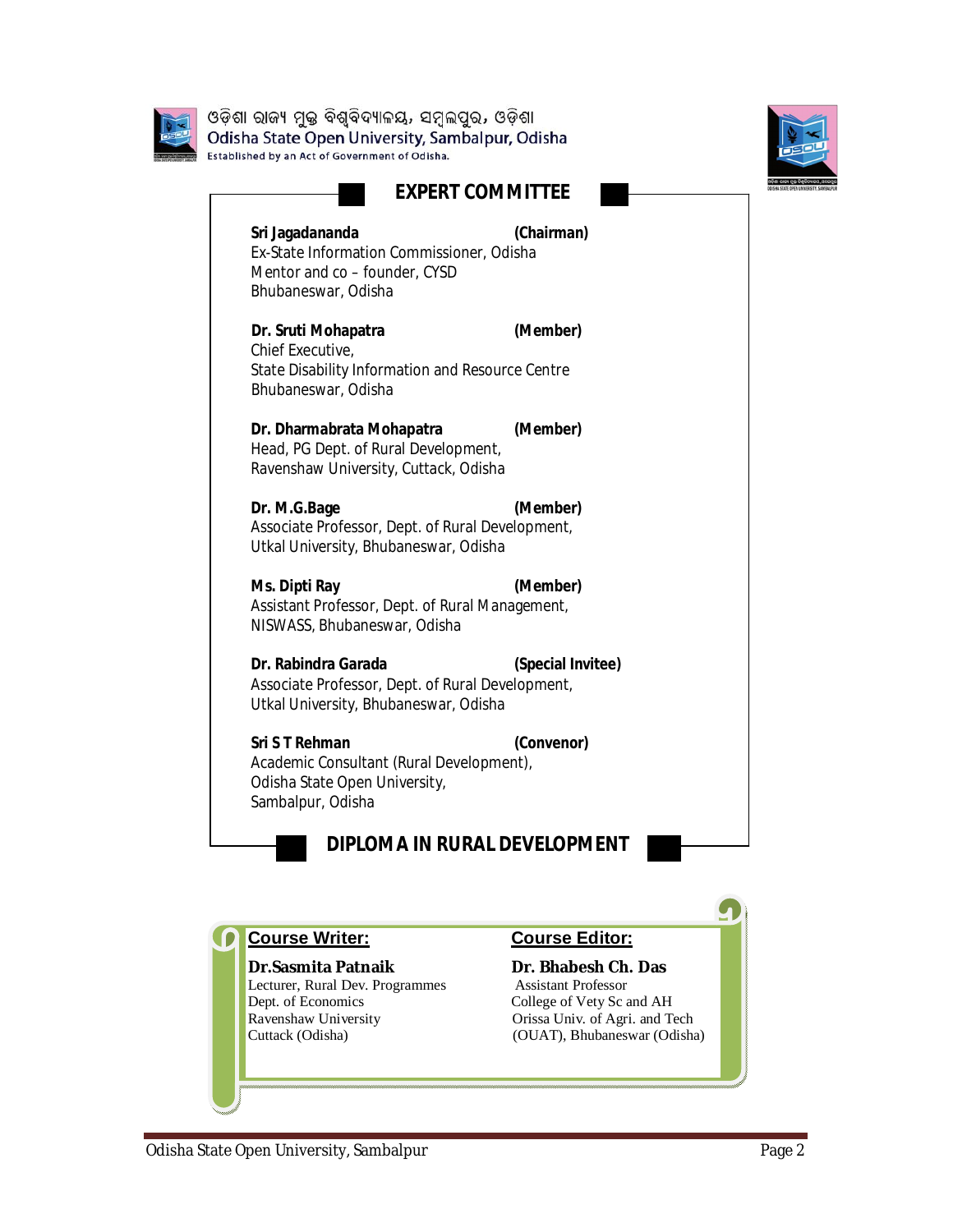

## **Learning Objectives:**

After completion of this unit, you should be able to:

- *Identify important institutions helping in rural development*
- *List the grassroots level institutions involved in rural development*
- *Explain the need for readjustment of Rural development Strategies*
- *Describe the Right to Information Act helping in rural development*

#### **Structure:**

- 1.1 Introduction
- 1.2 Institutional Linkages for Rural Development
	- 1.2.1 Major institutions involved in rural development
	- 1.2.2 Linkage of Grassroot Level Organisations for Rural Development
- 1.3 Need for readjustment of Rural Development Strategies
	- 1.3.1 Poverty Alleviation Programmes
	- 1.3.2 Beneficiaries
	- 1.3.3 Village Panchayats
	- 1.3.4 Social Transformation
	- 1.3.5 Capacity Building of rural poor
	- 1.3.6 Development of Project Proposals
	- 1.3.7 Cost Effectiveness
	- 1.3.8 Credit and Marketing
- 1.4 Right to Information Act and Rural Development
	- 1.4.1 Right to information
	- 1.4.2 RTI and Rural Development
- 1.5 Let Us Sum Up
- 1.6 Key Words
- 1.7 References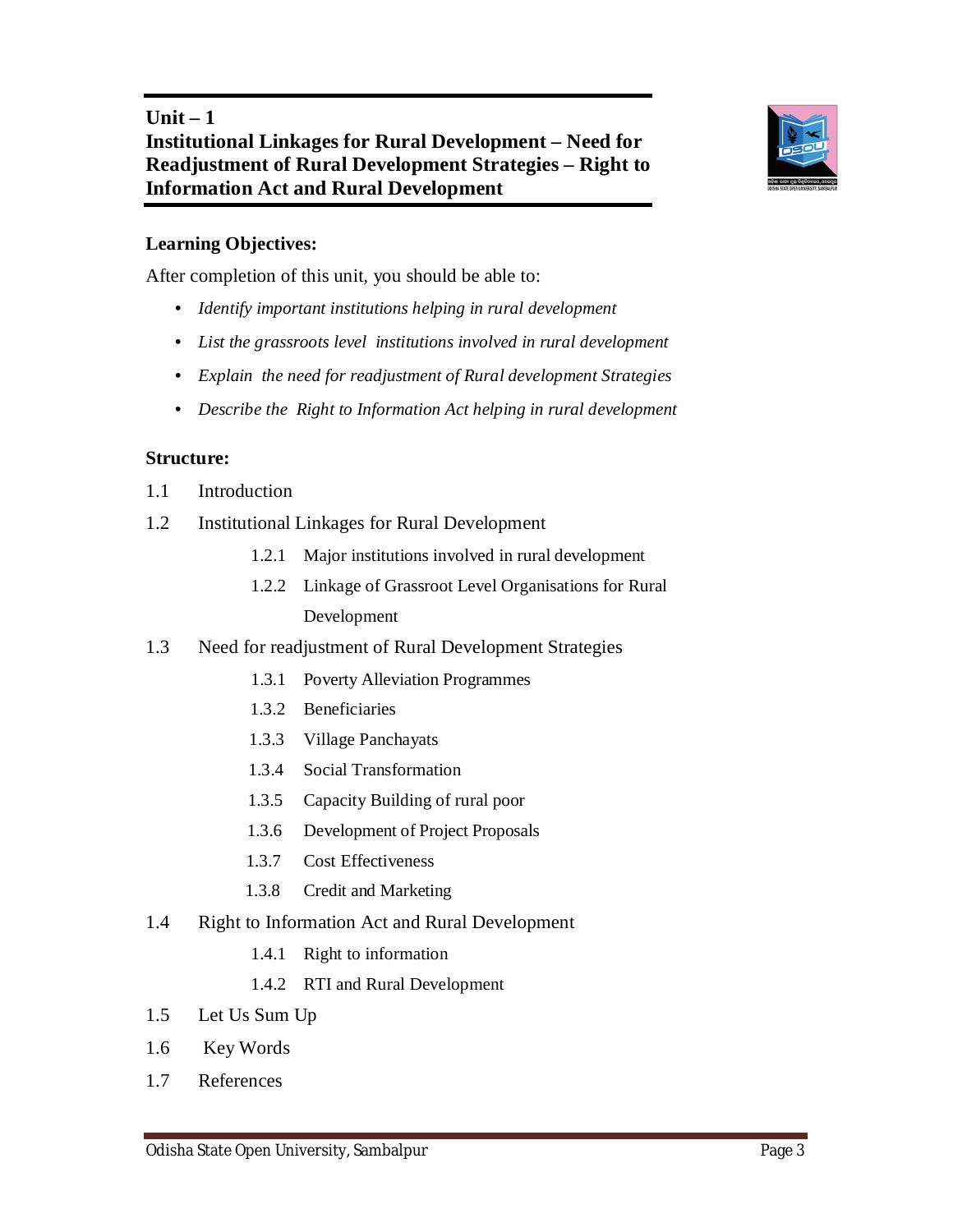

## **1.1 Introduction:**

This is one of the units in the course 'Rural Development Institutions and Entrepreneurship'. The purpose of the unit is to acquaint you with the institutional linkages helping in rural development and the role played by Right to Information (RTI) Act in rural development. Different organisations created by the Government in the form of various development departments and Panchayati Raj Institutions (PRI) are not adequate to serve large heterogeneous sections of the rural communities. Hence, the developmental agencies felt the need to promote different types of grassroot level organisations to facilitate the process of sustainable development.

## **1.2 Institutional Linkages for Rural Development:**

#### **1.2.1 Major institutions involved in rural development:**

There are various institutions which are actively working for the rural development in India with the aim to alleviate rural poverty. The utility of these organisations is dependent on the problems faced by the community. Major institutions involved in developing rural economy are discussed briefly hereafter.

The Zilla Parishad (ZP) stands at the apex of the three-tier structure of the Panchayati Raj system. The District Rural Development Agency, the Scheduled Tribes Co-operative Financial Corporation and other development institutions function under the chairmanship of the Zilla Parishad. The Panchayat Samiti at the block level is the second on the three-tier structure of the Panchayati Raj system. Important Organisations existing in rural areas are the Gram Panchayat (GP), Anganawadis, Primary and Secondary schools, Primary Health Centre, Veterinary hospital, Banks and Cooperatives for credit and input supplies and the office of the Village Level Worker for Agricultural Extension. Except Cooperatives, the other organisations are supported and controlled by the State Government.

Commercial banks, Regional Rural Banks which are sponsored by commercial banks and credit cooperatives were established to disburse credit in rural areas.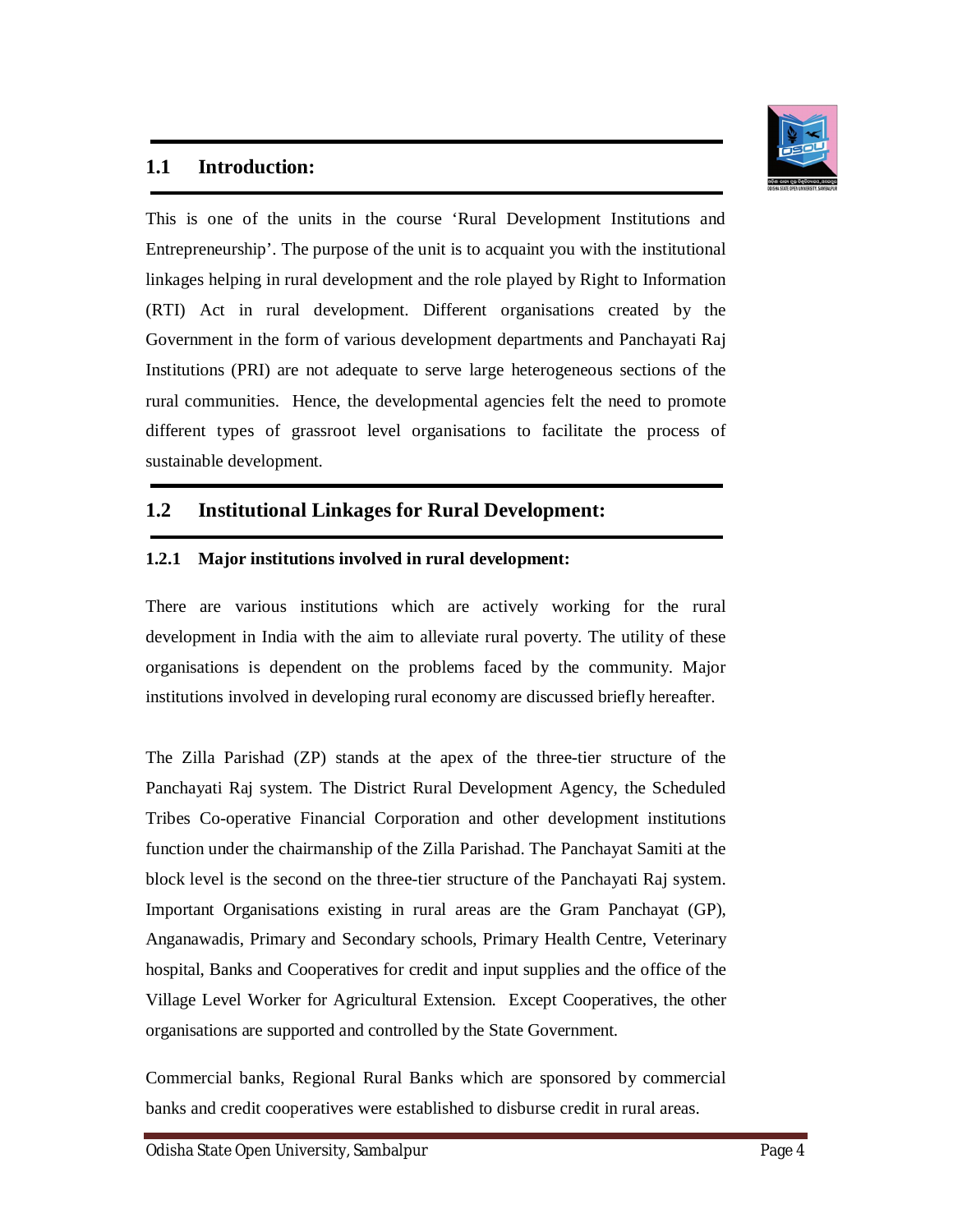Various levels of People's Organisations (POs) such as Self Help Groups (SHG) and their Federations, Users groups, Village Level Planning Committees, Input Production Centres and Marketing units are some of the institutions which play a critical role in providing sustainable livelihood to rural communities. These institutions play different roles at different levels to support the rural families in their livelihood.



#### **1.2.2 Linkage of Grassroot Level Organisations for Rural Development:**

The Gram Panchayat has a predominant role in implementing almost all the development programmes launched by the Government. The intention of the Government is to empower the local bodies at the grassroot level to promote micro-level planning, implement various need based development programmes and ensure transparency. The Gram Panchayats are expected to develop their plans through a participatory approach and discuss such plans in the Gram Sabha.

Although the Gram Panchayats have the responsibility of implementing various development programmes, they are not equipped with necessary staff and skills for implementation. Such responsibilities can be undertaken by People's Organisations, with greater efficiency. This practice is ideal for ensuring transparency in all public dealings while providing opportunity for the local people to generate additional employment. The members of the Gram Sabha and strong local organisations can influence the Gram Panchayats to adopt such a system.

Agricultural extension services are provided at the block level by Village Development Officers (VDOs) and extension officers and by the Zilla Panchayat through Gram Sevaks.

Cooperative credit societies were promoted to ensure credit needs of farmers. However, many of these credit societies are not functional and many farmers who have availed of loans have turned defaulters. With the failure of these organisations, new organisations such as SHGs, micro-finance organisations,

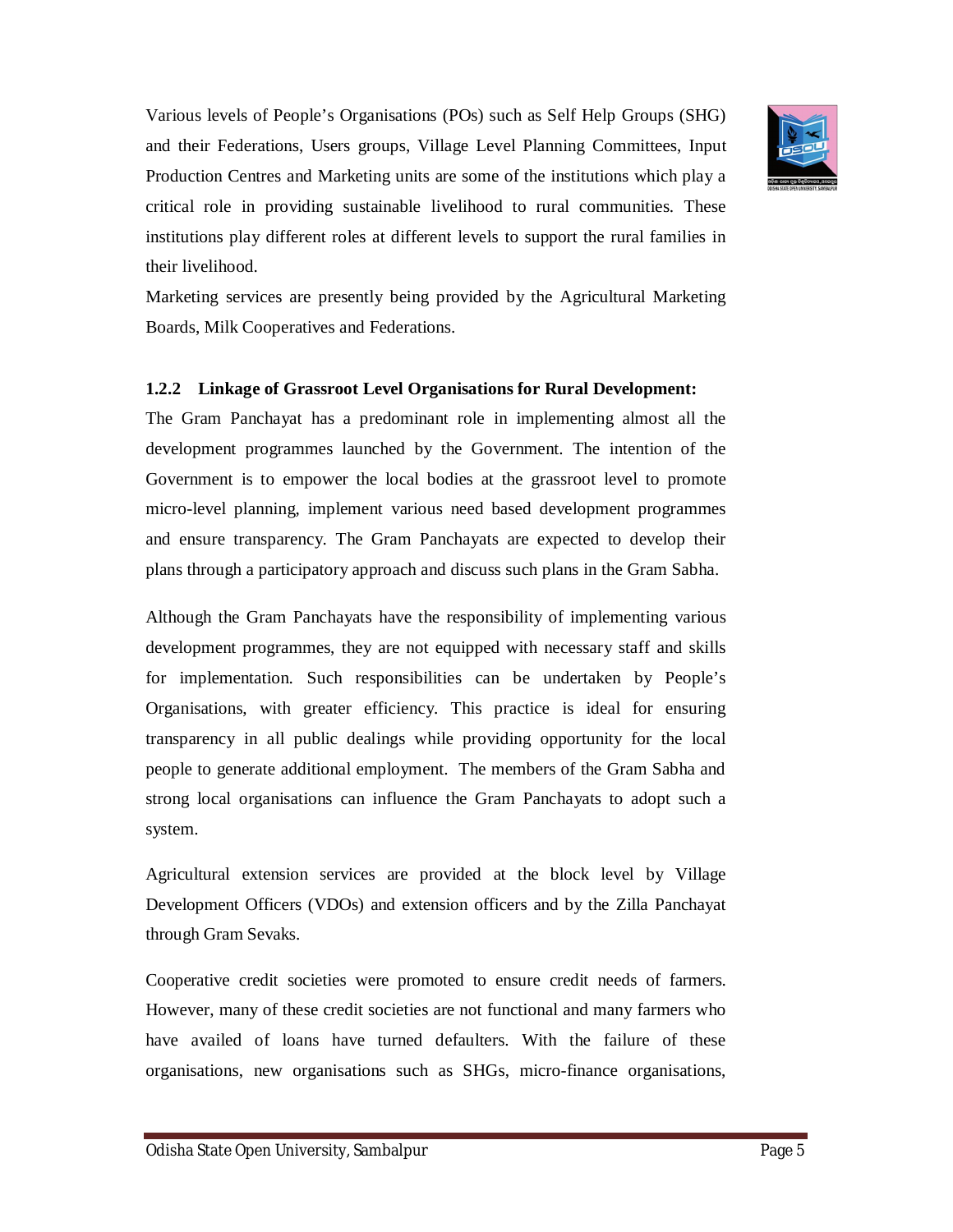users' groups and growers' associations have emerged. Farmers' Service Societies was initiated to provide a national network of integrated credit services.



It has been observed that most of the People's Organisations (POs) are very active in the initial stage as the members are in need of various services for improving their socio-economic conditions. Subsequently, with their success in generating gainful self-employment, their interest and involvement taper down and the functioning of these POs are affected. Therefore, the POs can entrust some of their roles in providing services to private entrepreneurs. Such a strategy will ensure the quality of the services provided on behalf of POs, while the members can effectively monitor the programme based on the time available with them.

Only a few water users' organisations, Farmers' Organisations, Sugar Cooperatives, Milk Unions, Fruit Growers Cooperatives, Coffee and Tea Growers' Associations, etc. which provide marketing services are fairly successful because of their professional approach to manage the business. The reason for their success is their direct linkage with livelihood. Development of village level farmers' organisations which can directly deal with reliable business houses or trade outlets should also be encouraged. These organisations need to have strong linkages with various support organisations such as Technology Development Institutions and Financial Institutions, Industries and Market outlets to sustain their efficiency and utility. To establish such linkages, village level growers' organisations will have to be strengthened. Industries can play a significant role in strengthening such market oriented village level organisations.

Self Help Groups can plan for promoting micro-enterprises by individual families as well as by the group. They can also organise procurement of agricultural inputs, credit, technical services and marketing of the produce. Several SHGs can jointly form a village level or block level Farmers' Association or Cooperative Federation to organise technology transfer, processing, marketing and other services.

Voluntary Organisations working at the block level can play a significant role in capacity building of the SHGs and Farmers' Organisations and facilitate a close link between the SHGs and Gram Panchayat. NGOs are good in motivating the poor farmers to build their capabilities to participate in various development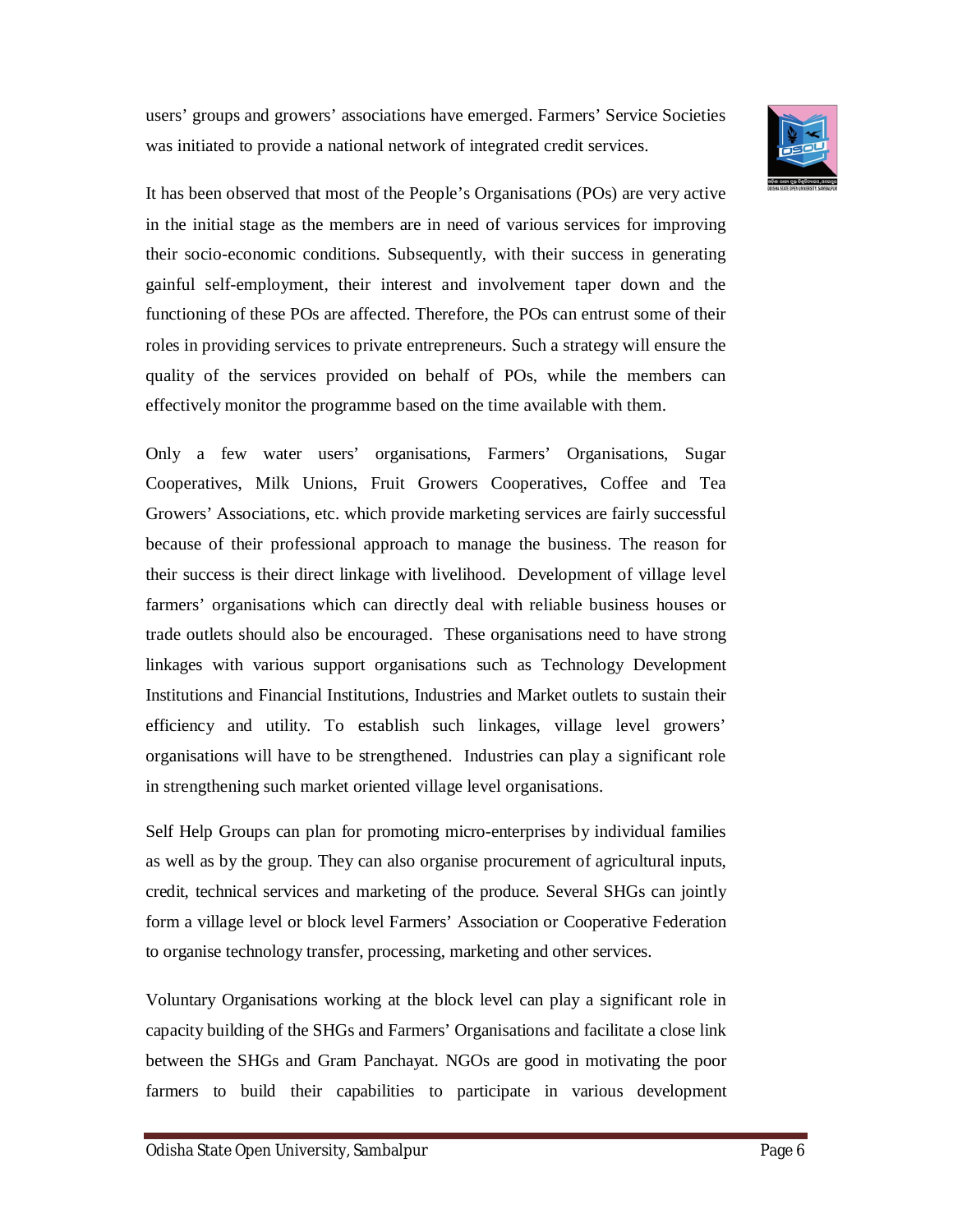programmes. They can also help the SHGs to organise processing and marketing of the produce through various industries and consumer organisations.



As the members of the SHGs and Farmers' Organisations form the Gram Sabha, these enlightened members take active part in the deliberations of the Gram Sabha. The office bearers of various village level organisations such as cooperative societies, banks, mahilamandals, youth groups, farmers' associations and voluntary agencies should take part in meetings and influence the Gram Panchayat to implement various development programmes through People's Organisations (POs). Some of these institutions can also assume the role of facilitators of the Gram Sabha and form a link between the Gram Panchayat and Gram Sabha.

Hence, the rural development programmes should identify the problems of the poor and address the local needs instead of forcing them to accept pre-conceived plans. The programmes should facilitate sustainable management of natural resources and environmental protection and lead to better quality of life. The participating families should take active part in the programmes. There should be equal opportunity for the weaker sections of the society and women. With good linkage with various institutions at the village level, the community will be able to monitor the services provided by the Government and take maximum advantage for their economic development. The organizational and institutional arrangements should be reoriented towards integrated rural development.

# **1.3 Need for readjustment of Rural Development Strategies:**

Rural Development signifies not only the aggregate development of the area but the development of the people living there. The process of rural development covers rural environment, rural poor and other weaker sections of the rural community.The objectives of rural development strategies include sustained increase in per capita output and income, expansion of productive employment, greater equity in distribution of growth, and adequate provision of infrastructure and other amenities which promote socio-economic growth. These strategies are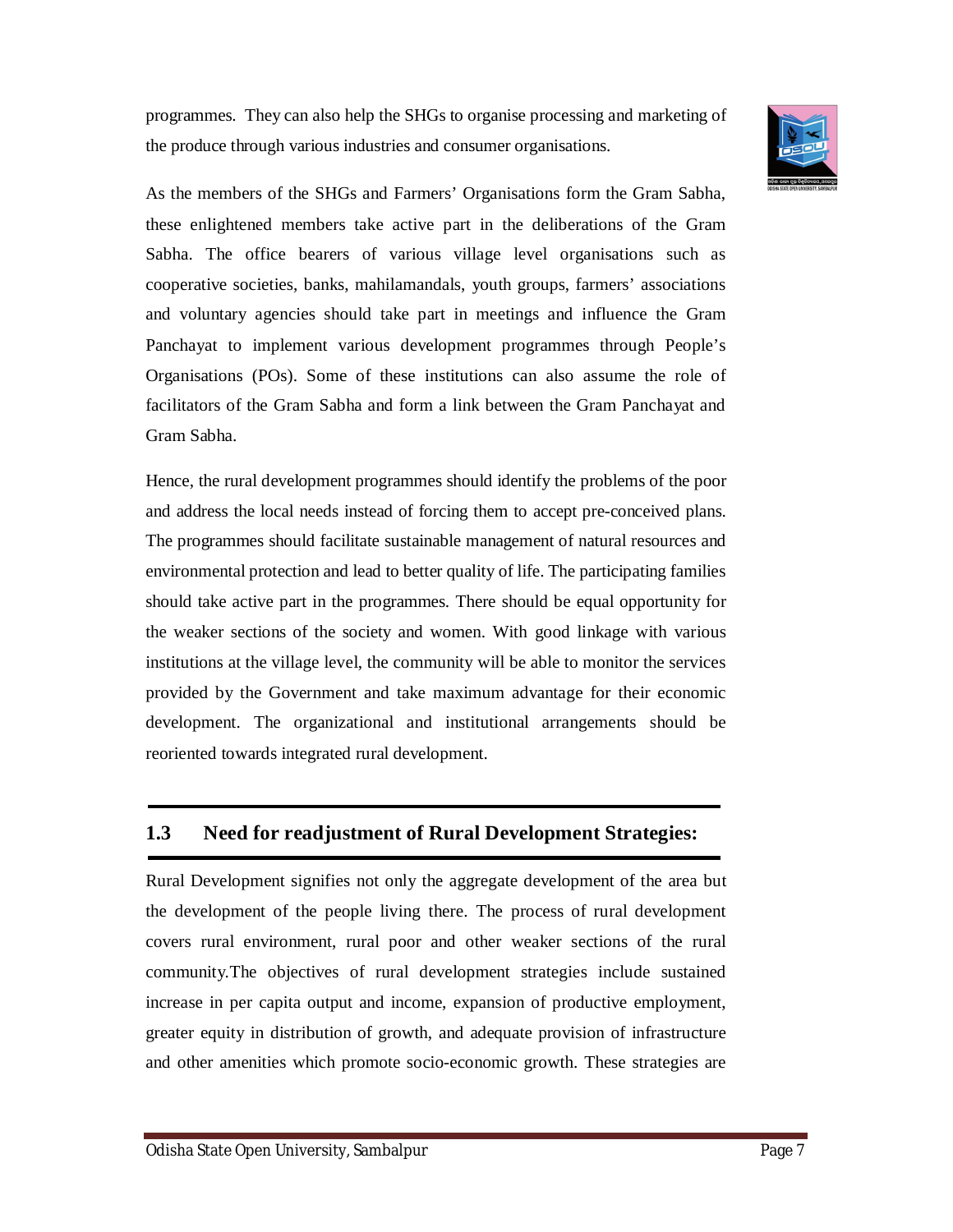designed to improve the economic, social and cultural life of a specific group of people living in the rural areas.



The government at the Centre and in the States have implemented a variety of programmes to alleviate the lot of the poor. These programmes are either beneficiary-oriented or aim at development of infrastructure. New programmes were introduced as and when necessary. But there have been identical areas of weaknesses and shortcomings in the sphere of implementation. In the absence of well planned development programmes and efficient delivery systems, most of the resources do not benefit the target groups. It has been reported that only 18% of the rural development budget reaches the target families, while the rest is wasted due to inefficient delivery systems or drained out. Hence there is a need for readjustment of rural development strategies.

#### **1.3.1 Poverty Alleviation Programmes:**

The strategy of direct attack on poverty cannot be sustained if the overall growth of the economy is slow and the benefits of such growth are inequitably distributed. It is necessary to ensure that the pattern of overall economic growth is such that it generates adequate income for the poorer sections. The programmes for poverty alleviation should be regarded as supplementing the basic plan for overall economic growth.

#### **1.3.2 Beneficiaries:**

Rural poor pass through series of problems which affect their survival and quality of life. These problems can be grouped into four broad categories namely livelihood, health, education and social development. Problems of livelihood are more serious and need immediate attention of the development agencies. Owing to the illiteracy and weak economic position of the beneficiaries and the existence of a chain of intermediaries, only a small portion of the intended outlay reaches the actual beneficiaries. Employment programmes can provide secure wage-income to the poor through the creation of durable community assets. Group oriented activities for beneficiaries should be taken up through promotion of co-operatives, registered societies and informal groups.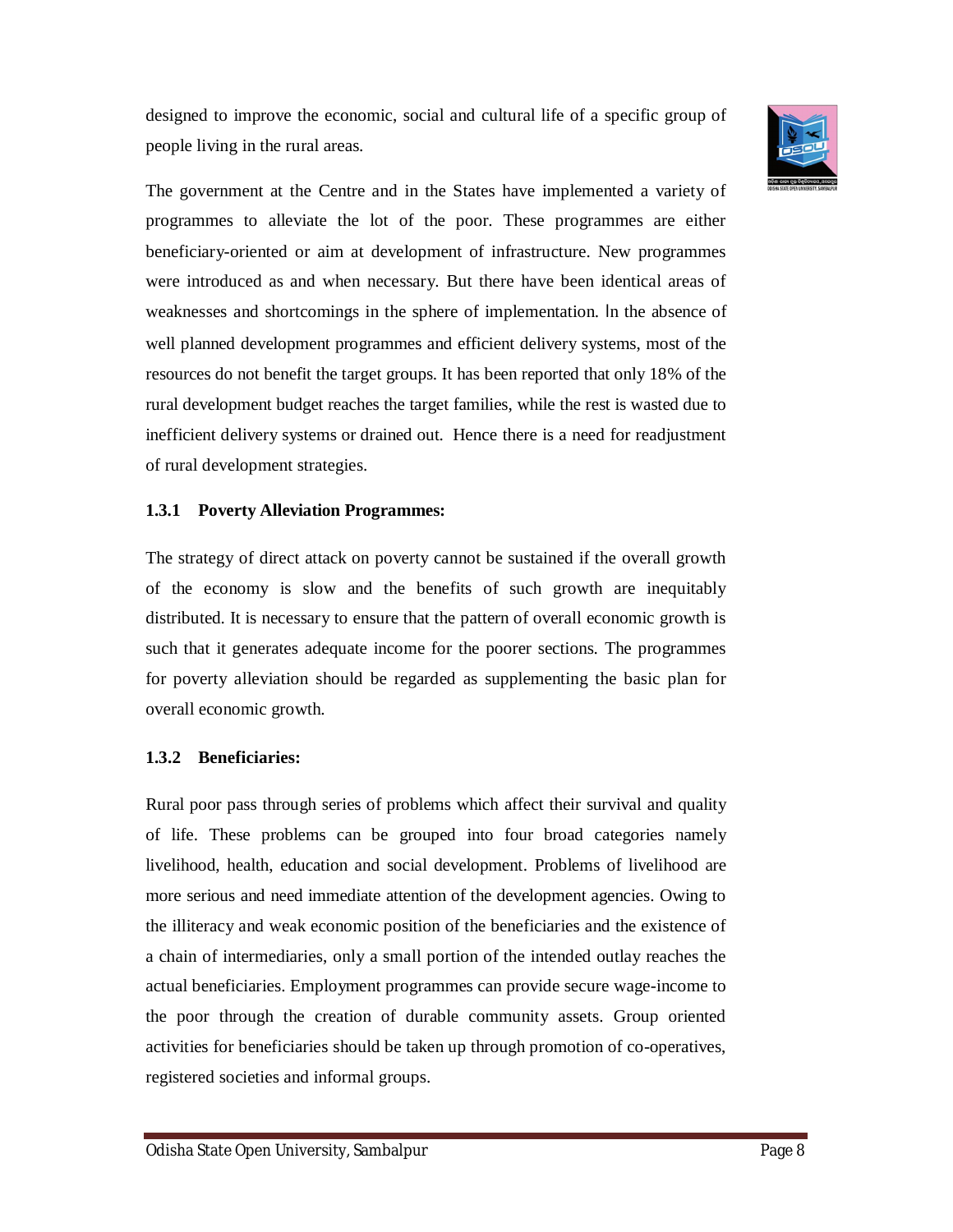#### **1.3.3 Village Panchayats:**

The Panchayati Raj Institutions ensure decentralized planning and implementation of rural development progammes along with the participation of people at the grass root level. The administration, design and strategy of rural development should be entrusted to village panchayats. The organization of villagers in rural areas is necessary for any sustainable development. The Gram Sabha should raise the resources and should operate with the co-operation of the people and the state to achieve rural development. The Panchayats, co-operatives, banks and schools should work in a coordinated manner. In the absence of structural reform of property laws, election reforms and socio-economic reforms, Panchayati Raj will not be an effective administrative apparatus.

#### **1.3.4 Social Transformation:**

Each sector should give importance to growth, productivity, stability, participation and population reduction. The economic betterment of the rural poor can be brought about through social transformation involving structural changes, educational development, growth in awareness and change in outlook, motivation and attitudes. Social evils such as drinking, smoking, drugs should be eradicated.

#### **1.3.5 Capacity Building of rural poor:**

The various programmes should aim at creating opportunities to the rural poor for their capacity building such as creating avenues for employment and access to basic amenities like drinking water, housing, roads and electricity.

#### **1.3.6 Development of Project Proposals:**

Based on the local needs and available opportunities, it is preferable to prepare a project proposal for raising financial resources and implementation. The proposal should cover various aspects such as infrastructural needs, identification of the target groups and the activities to be undertaken. All these details can be systematically presented in the proposal.

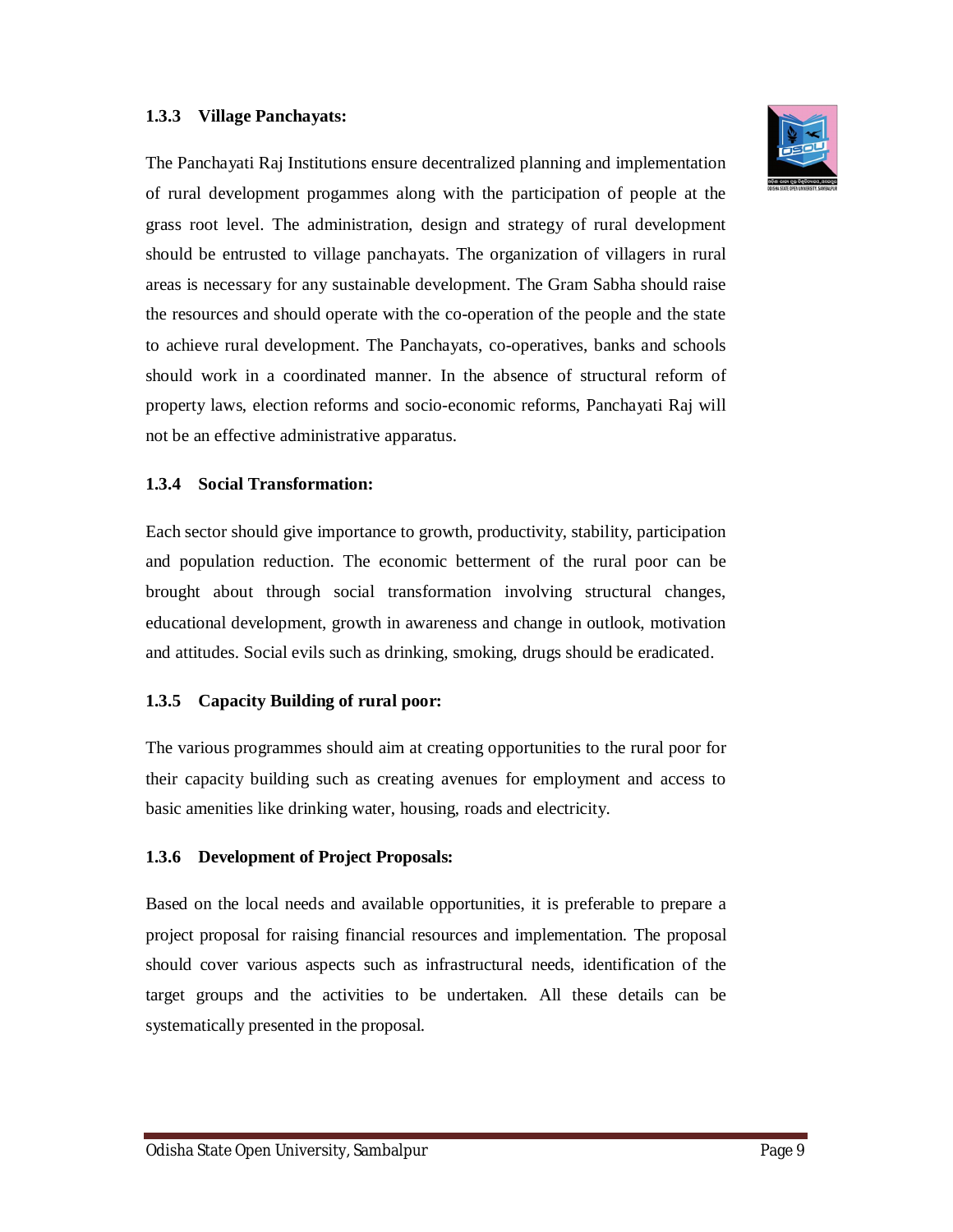#### **1.3.7 Cost Effectiveness:**



Poverty alleviation programmes should be cost effective. There must be minimization of leakages. Sufficient flexibility must be ensured in the choice of activities in different regionsin keeping with the specific circumstances of the area concerned. The effective implementation of the programmes can be brought about by better planning at the district level involving various departments with a tighter organizational set up to ensure optimal use of resources and close monitoring.

#### **1.3.8 Credit and Marketing:**

Apart from mobilising people, infrastructure is also necessary to organise input supply, finance, post production processing and marketing of the product. In livelihood projects, realisation of benefits in the form of cash and kind is the indicator of success. Hence, market plays a very crucial role in sustaining the development programme. For the success of any rural development programme, there is a need for a strong local organisation having a strong linkage with technology centres, financial institutions and marketing network. All funds have to be channelized through banks and co-operatives.

Thus, for successful economic development, rural development strategies should focus on equal distribution of natural resources, good extension network for transfer of technology, infrastructure for timely distribution of inputs and marketing network to procure, process and distribute the produce. Moreover what is required is to build up local leadership and make people feel that they can become responsible to themselves. Development work in future needs intricate designing. The state governments are required to work out systematic and comprehensive training programmes to train the representatives of Panchayati Raj Institutions and to generate awareness among the masses at the grass root level to strengthen the Gram Sabha.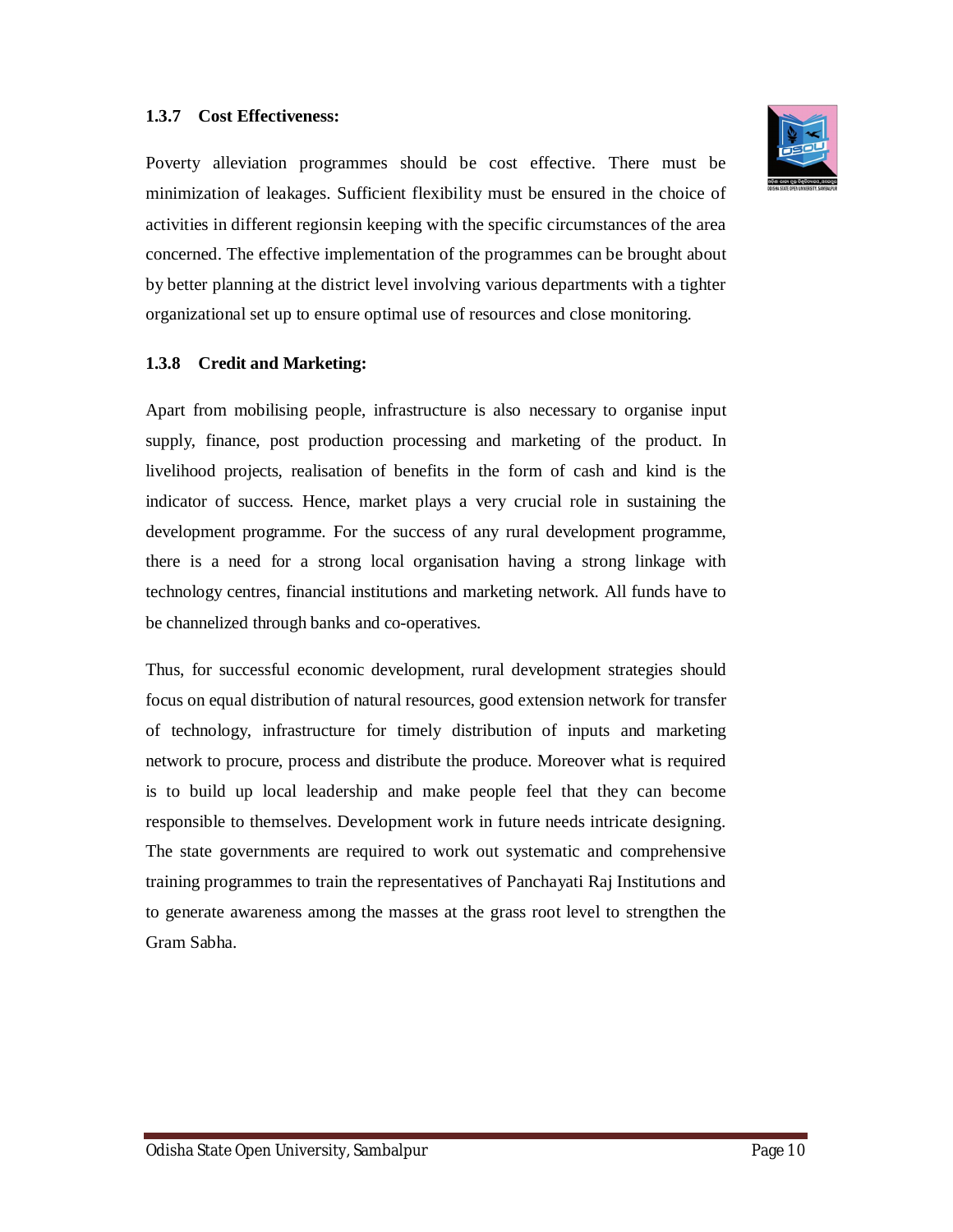## **1.4 Right to Information Act (RTI) and Rural Development:**



#### **1.4.1 Right to Information:**

Right to information (RTI) is a basic democratic right existing in almost all functional democracies. The concept has caught the limelight because of its inclusion as an aspect of good governance popularised by the World Bank. The highest judiciary in many judgments has ruled that the right to information is a fundamental right flowing from the freedom of speech and expression guaranteed under Article-19 (a) of the Constitution, and the Indian Parliament has passed the RTI Act-2005 in the budget session to give effect to the concept.



**Source:** www.slideshare.net

#### **1.4.2 RTI and Rural Development:**

Rural Development in general and poverty alleviation and employment generation in particular, are the biggest challenges before the planners and policy makers of India. Today rural India is marked by high incidence of poverty and illiteracy, widespread disease, considerable unemployment, prevalent malnutrition level among children and woman and the masses at large, existence of miserable rural infrastructure like roads, electricity, primary health, drinking water etc, traditional way of farming, lack of irrigation facilities and many other socio-political problems. The failure in improving the rural scenario is attributed less to the formulation of appropriate policies, more to their implementation. The problem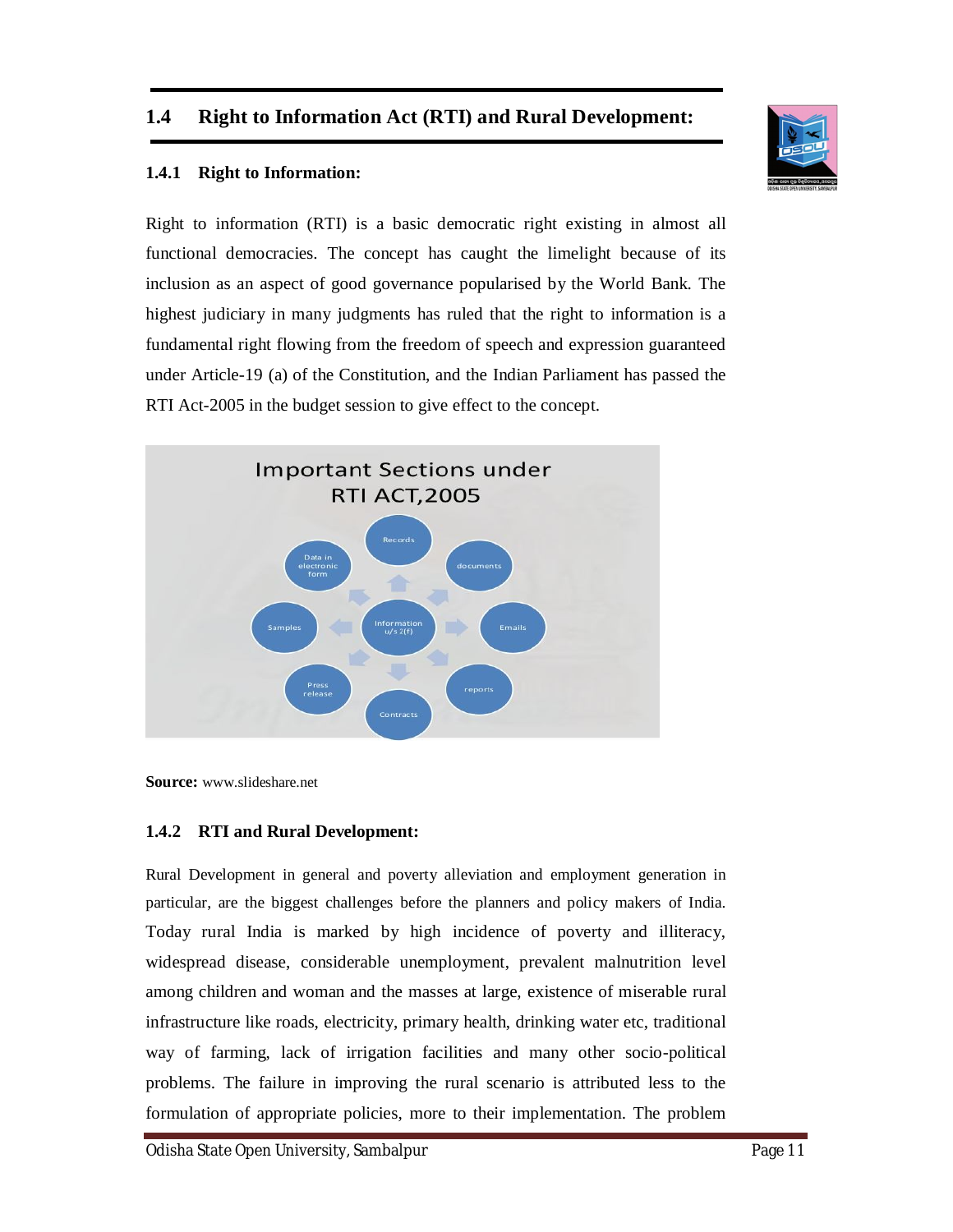

lies in the unawareness on the part of people about the details of the programmes and prevalence of wide spread corruption during the execution of them. It is in these areas that the tool of 'right to information act' can make path breaking impact. The use of right to information can spread awareness among the masses about various ingredients of the developmental and welfare schemes. It can bring about openness and transparency in their implementation.This will help in facilitating the process of people's participation in both the policy formulation and implementation.The instrument of right to information can get hold of the official records and then can catch the discrepancy by comparing them with the ground realities.

#### **1.4.2.1 RTI and Public Distribution System (PDS):**

Hunger, malnutrition and occasional cases of saturation deaths in rural areas are causes of grave concern to any sensible individual. In order to ensure food security and to maintain the appropriate nutritional level among the population, the Government has put in place the Public Distribution System (PDS) which is supposed to make available the monthly rations to the people living below poverty line. Under the provision of Right to Information Act, the authorities are supposed to make some suo moto publicity of information about various issues of public concern. During the process of ascertaining the information on various issues, the members of public are likely to suggest remedial measures and alternative policy proposals on those issues. Once this is done properly, it would provide ample opportunities to the intellectuals, civil societies and common people to contribute rich inputs to the process of policy formation, decision making and their execution.

# **1.4.2.2 RTI and the Poverty Alleviation and Employment Generation Schemes:**

Two national programmes, specifically aiming at ensuring food security and improving nutritional levels in rural areas by way of providing additional wage employment to the people, who are unskilled, are in operation. They are SGRY (Sampoorna Gramin Rojgar Yojana) and NFFW (National Food For Work) Programme. Another similar issue of concern is the flawful implementation and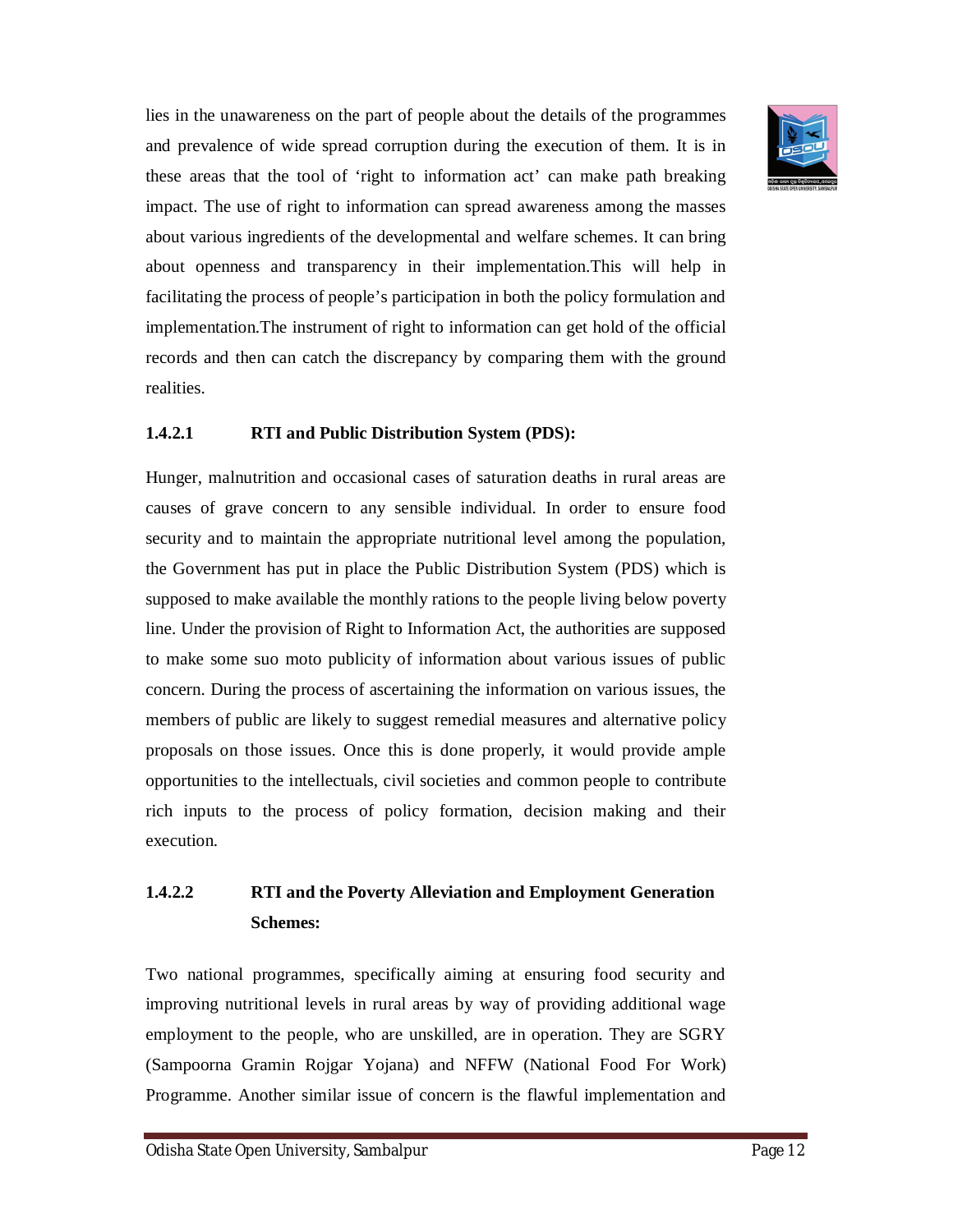prevalence of widespread nepotism, favouritism and slippery in the selfemployment programmes like SGSY (Swarnajayanti Gramin Swarojgar Yojana), PMGY (Prime Minister's Gramodaya Yojana) etc. It is an open fact that wide spread embezzlement and irregularities take place during the implementation of such programmes. In order to check these, information about the list of beneficiaries of these programmes, the muster rolls, etc. may be sought by any individual or a group of people or any civil society organisation under RTI Act. Having got the list, the mentioned beneficiaries may be touched upon and enquired for cross verification if,

(a) They have really been given the work, and

(b) If given, then whether they were paid the according to the figures shown in the records.

The use of RTI, if done appropriately, would prove to be very effective in eliminating nepotism and favouritism and bring about transparency in the process of selection of beneficiaries and delivering good results.

#### **1.4.2.3 RTI and Rural Infrastructure:**

The next major issue of concern is the development of infrastructure in the rural areas. The central government schemes like the PMGY (Prime Minister's Gramodaya Yojana), IAY (Indira Awaas Yojana), and PMGSY (Prime Minister's Gram Sadak Yojana) and others are in operation for catering the rural infrastructure like roads, drinking water, electrification, housing etc. In order to make the system work effectively the records of the public works done in a village or an area for one or more financial yeas may be sought under the RTI for conducting social audit. Inspection may be done by physically going to the work sites in order to see if,

(a) The works exist or not, and

(b) If exist then whether the work done were of the satisfactory quality or not.

Similarly the imaginative and innovative use of RTI can address the problems of illiteracy, poor health and sanitary condition, under performance of anganwadis

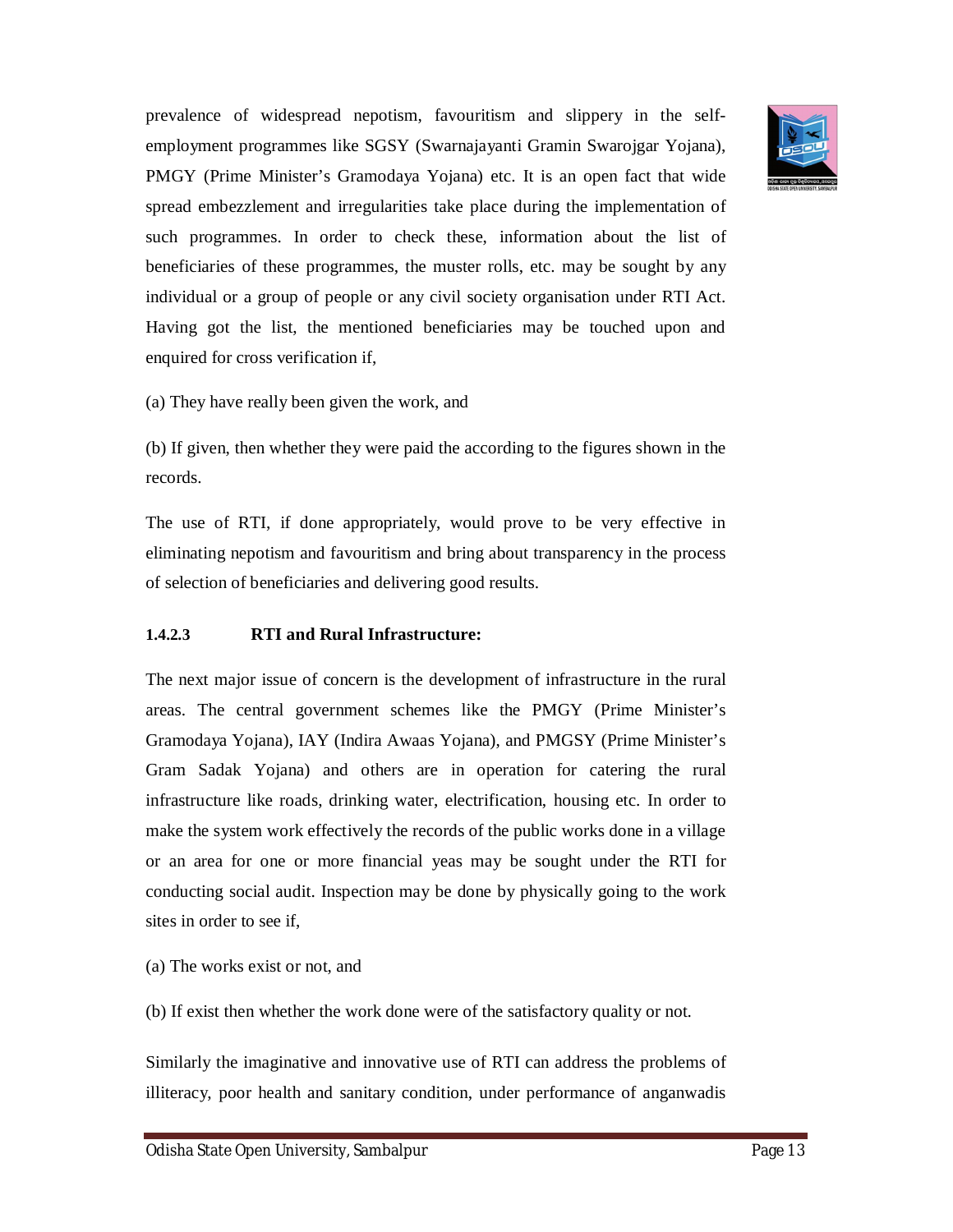

and after all the underdevelopment of agriculture and irrigation in rural areas by ensuring the meaningful expenditure of the public money allocated for the purpose.

## **1.4.2.4 RTI and the Panchayati Raj Institutions:**

The continuous RTI movement in the rural areas of different states may enable the people to be in a position to pressurise the governments of various states to incorporate some of the following suggestions for the effective functioning of the PRIs that hold the key to the development of rural areas.

1. It should be mandatory for the pradhans to properly inform the members of Grama Sabha about the timing and the purpose of the meeting.

2. The provision of quorum of the meetings is made mandatory before finalising the names of beneficiaries of the Poverty alleviation and Employment Generation programmes. The minimum presence of the women and the SC/ST members should also constitute the part of the quorum.

3. The plans of the development of rural infrastructure should be compulsorily approved, by way of signatures, by the Grama Sabha before the funds are released for their implementation.

4. All the necessary information should be suo moto displayed in Panchayat office notice board, and all the records of expenditure like bills, vouchers and muster rolls etc should be thrown open for public audit.

## **1.4.2.5 RTI and participation of people in the development process:**

RTI facilitates the involvement and participation of people in the development process. During the process of ascertaining the information on various fields discussed above, the members of public are likely to suggest remedial measures and alternative policy proposals on those issues. Apart from this, under the RTI laws the authorities are supposed to make some suo moto publicity of information about various issues of public concern. Once this is properly done, it would provide ample opportunities to the intellectuals, civil societies and common people to contribute their rich inputs to the process of policy formulation, decision making and their execution.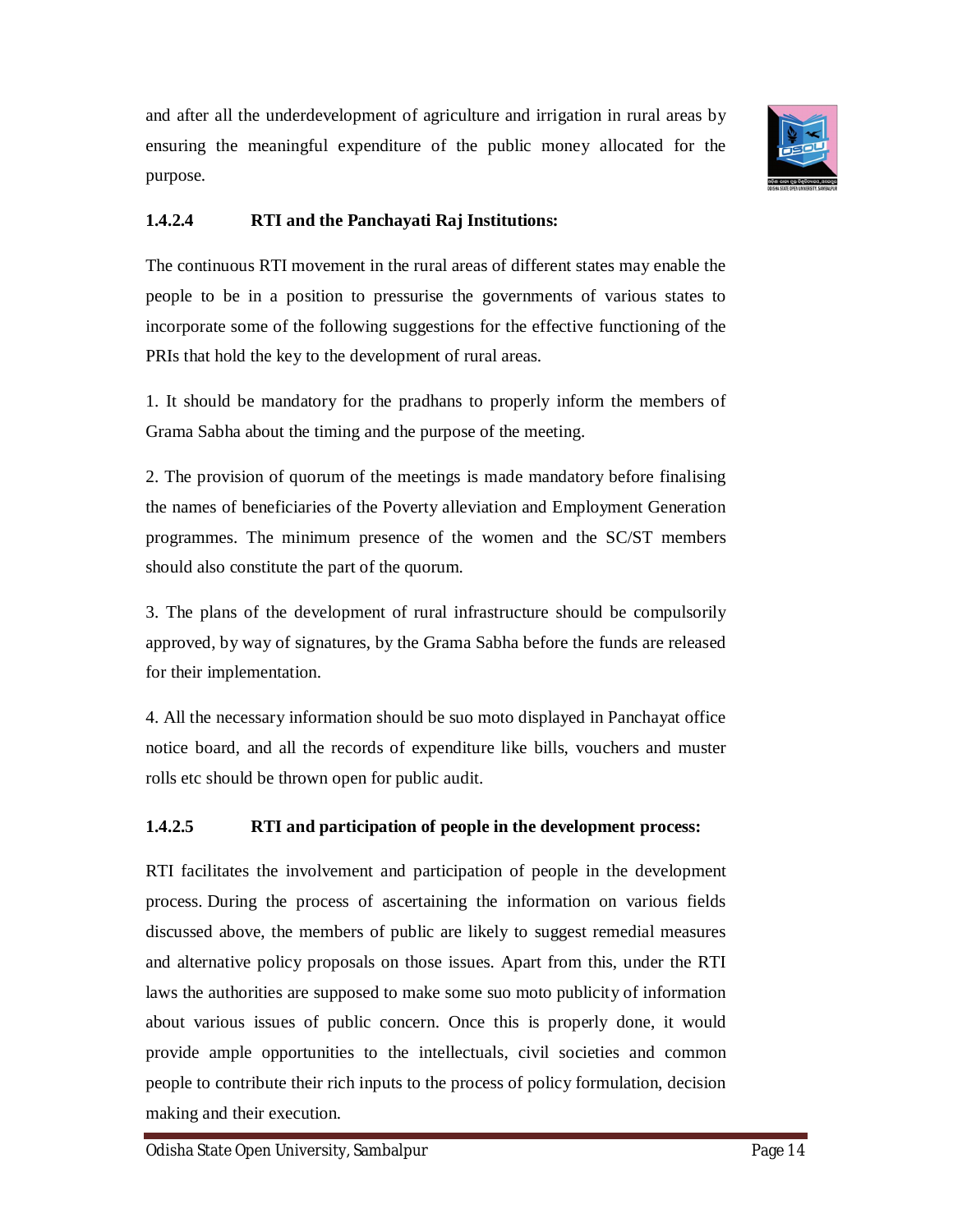

The success of the RTI movement depends on the will of the politicians to pass an effective law, on the bureaucrats to change their mindset and adapt it to the concepts of good governance, and on the civil society to maintain constant pressure on the government apart from popularising the concept and giving direction to populace. There should be an effective RTI Act both at the central and the state level. The government should be made responsible to publicise the various provisions of the act. Then only it will be possible to empower the poorest individual of the remotest rural area of the country and would usher the era of democracy at work, at the grass root.

#### **Check Your Progress - I**

**Note:** a) Use the space provided for your answers.

 b) Check your answers with the possible answers provided at the end of this unit.

1) What are the major institutions involved in rural development?

Ans.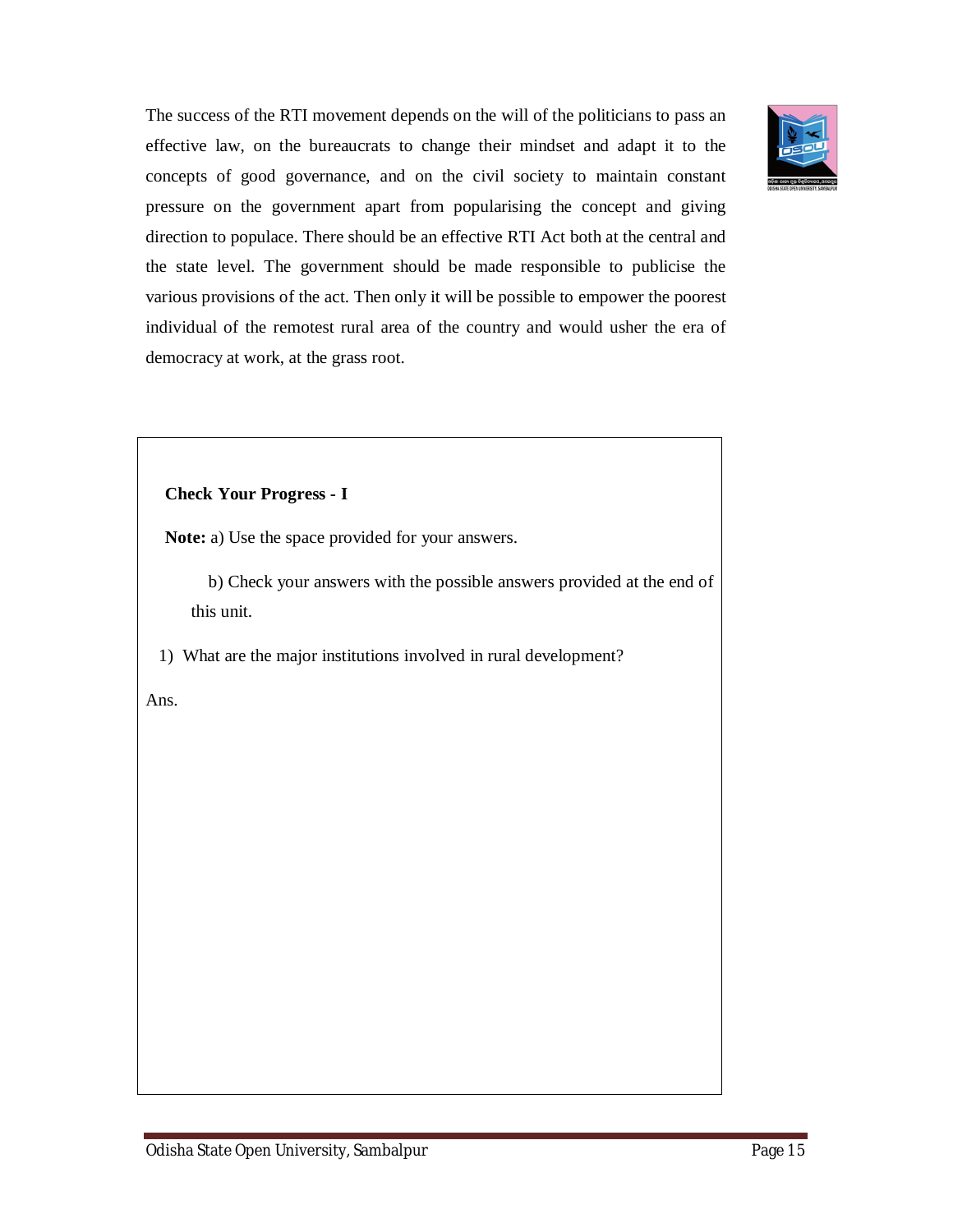

2) How can Right to Information Act help in rural development?

Ans.

# **1.5 Let Us Sum Up:**

The village community will be able to monitor the services provided by the Government and take maximum advantage for their economic development through good linkage among various institutions like People's Organisations (POs) at the village level and government organisations like the Gram Panchayat, Anganawadis, primary and secondary schools, Primary Health Centre and others. The use of right to information can spread awareness among the masses about various aspects of the developmental and welfare schemes.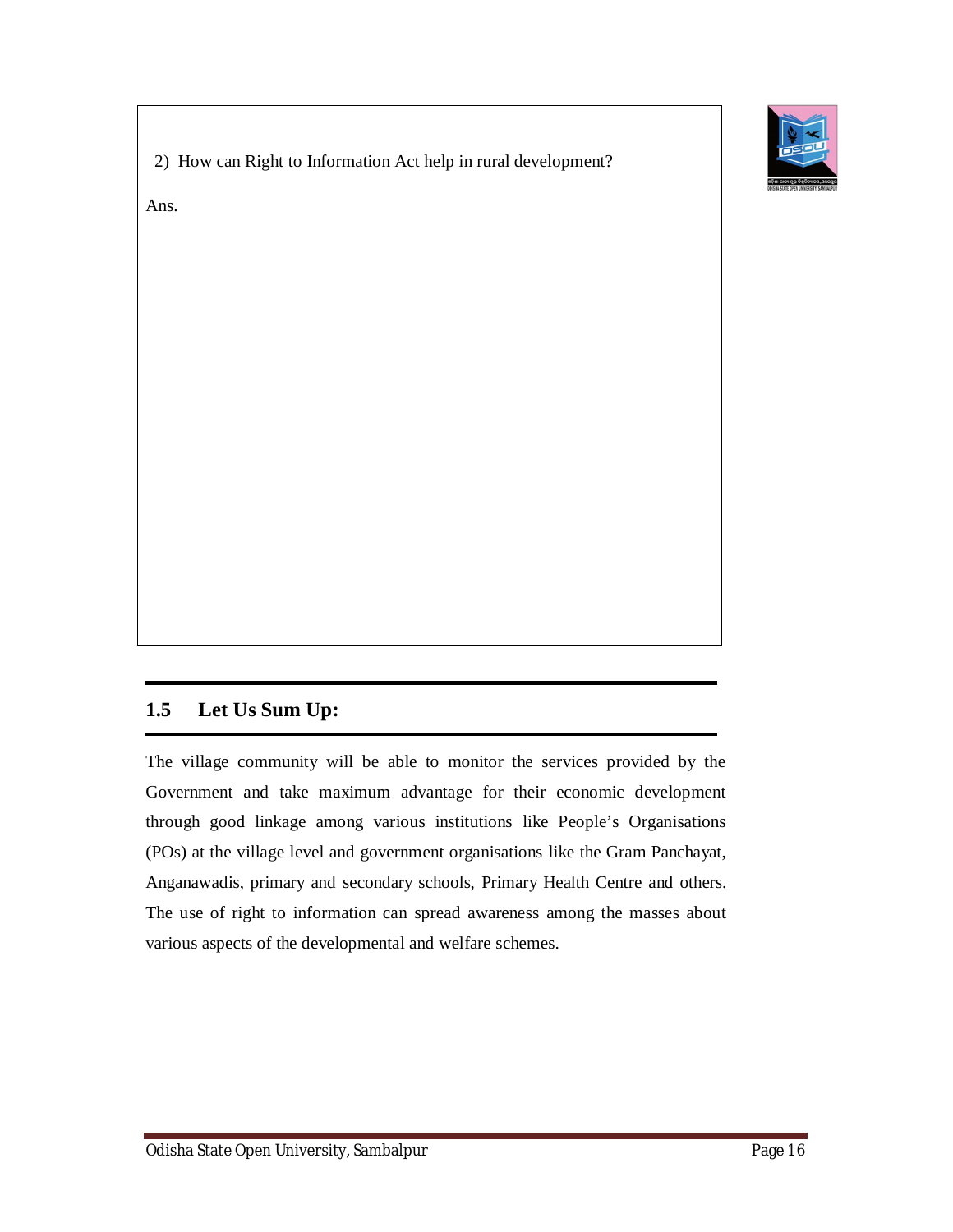## **1.6 Key Words:**



- *Self Help Group:* A Self Help Group (SHG) is a village-based financial intermediary committee usually composed of 10–20 local women or men.
- *Right to Information Act*: the authorities are supposed to make some sue motto publicity of information about various issues of public concern.

## **1.7 References:**

- 1. Vasant Desai: A Study of Rural Economy.
- 2. Misra & Sharma: Problems and Prospects of Rural Development.
- 3. Pandey P.C.: Rural Development in India.
- 4. Sharma & Malhotra: Integrated Rural Development.
- 5. Rajasekher D,N.K.Bhat and Neil Wuebster : People Centered Rural Development–NGOs and Decentralized Government.

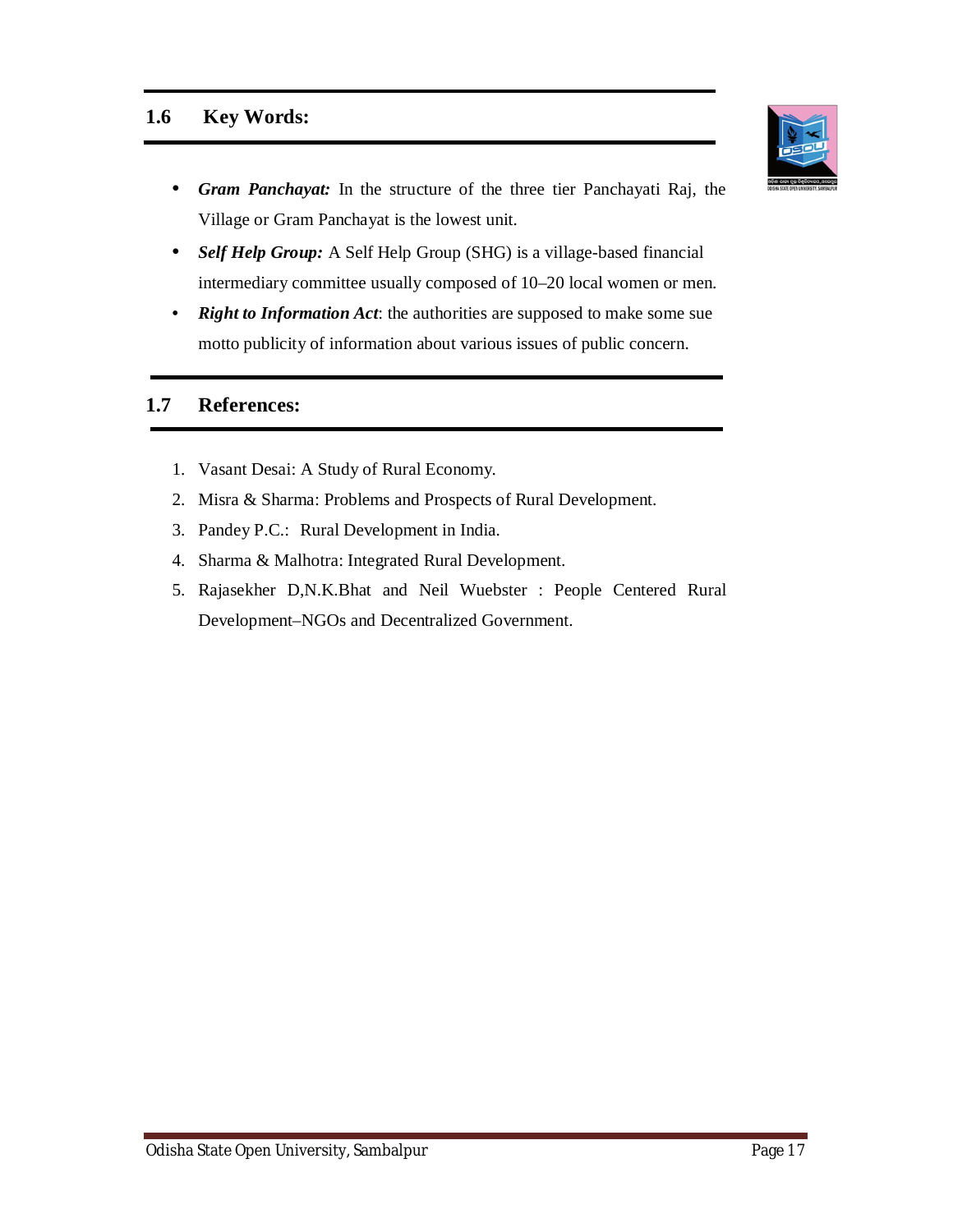## **Unit – 2**

# **Community Based Organizations (CBOs): Watershed Committees-Village Forest Committees-Water Users Associates- Integration of CBOs with PRIs-Role of CBOs in Sustainable Rural Development**

## **Learning Objectives:**

After completion of this unit, you should be able to:

- *enlist characteristics of a good Community Based Organization (CBO)*
- *describe objectives and functioning of watershed committee*
- *describe the importance of integration of CBOs with Panchayati Raj Institutions*
- *explain the role of CBOs in Sustainable Rural Development*

#### **Structure:**

- 2.1 Introduction:
- 2.2 Community Based Organizations (CBOs):
	- 2.2.1 Definition
	- 2.2.2 Gandhian Approach to Community Organisation
	- 2.2.3 Characteristics of CBOs
	- 2.2.4 Principles of Community Organization
- 2.3 Various Community Based Organizations (CBOs):
	- 2.3.1 Watershed Committees
	- 2.3.2 Village Forest Committees
	- 2.3.3 Water User Associates
- 2.4 Integration of CBOs with PRIs:
	- 2.4.1 Need for Integration of CBOs with PRIs
	- 2.4.2 Convergence of CBOs with PRIs envisages
	- 2.4.3 SHGs and PRIs
	- 2.4.4 Convergence of CBOs with PRIs in Odisha
- 2.5 Role of CBOsin Sustainable Rural Development:
	- 2.5.1 CBOs and Development Programmes
	- 2.5.2 CBOs and Community Empowerment
	- 2.5.3 CBOs and Community Resource Mobilisation
	- 2.5.4 CBOs and advantage of Cost Effectiveness
	- 2.5.5 Strategies for Strengthening CBOs

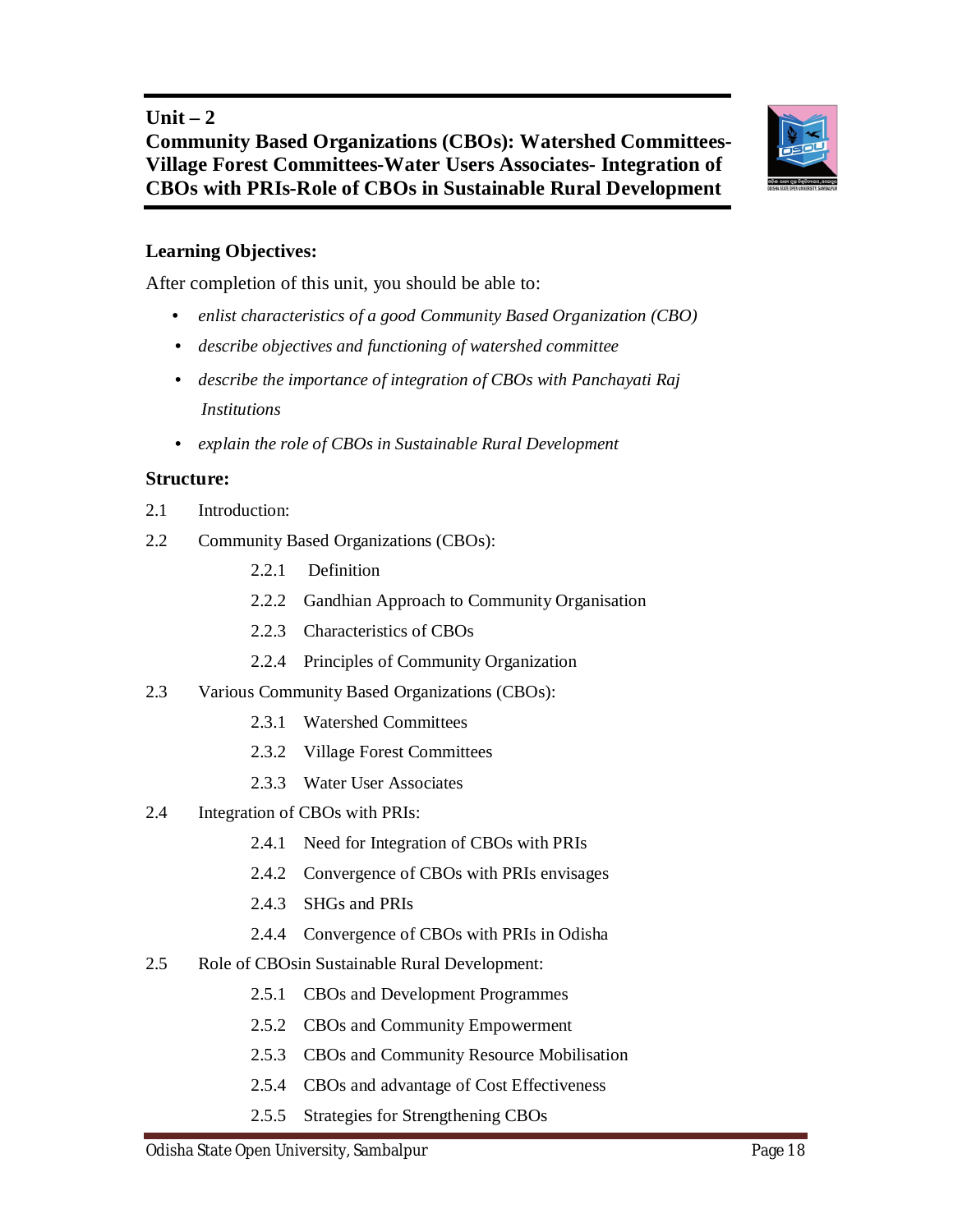- 2.6 Let Us Sum Up:
- 2.7 Key Words:
- 2.8 References:
- 2.9 Check Your Progress Possible Answers

## **2.1 Introduction:**

This is the second unit of the course of 'Rural Development Institutions and Entrepreneurship'. The purpose of the unit is to acquaint you with the various Community Based Organizations (CBOs) like Watershed Committees, Village Forest Committees and Water User Associates which are democratic instruments leading to sustainable social change. Integration of CBOs with the PRIs ensures people participation in making, adjusting, or controlling the major changes taking place in their communities.

# **2.2 Community Based Organizations (CBOs):**

## **2.2.1 Definition:**

Community organization covers a series of activities at the community level aimed at bringing about desired improvement in the social well being of individuals, groups and neighbourhoods. One of the leading authors on the subject, Murray G. Ross, wrote in his book "Community Organization" (Harper & Row, 2nd edition, 1967),: "Community Organization is a process by which a community identifies its needs or objectives, orders (or ranks) those needs or objectives, develops the confidence and will to work at these needs or objectives, finds the resources (internal and/or external) to deal with these needs or objectives, takes action in respect to them, and in so doing extends and develops cooperative and collaborative attitudes and practices in the community." It is known to lead to greater understanding of community context.

The following definition of a CBO was created during the 2002 and 2003 planning meetings and adopted by members of National Community Based Organization Network at the NCBON Organizational Meeting in Washington DC in 2004:-

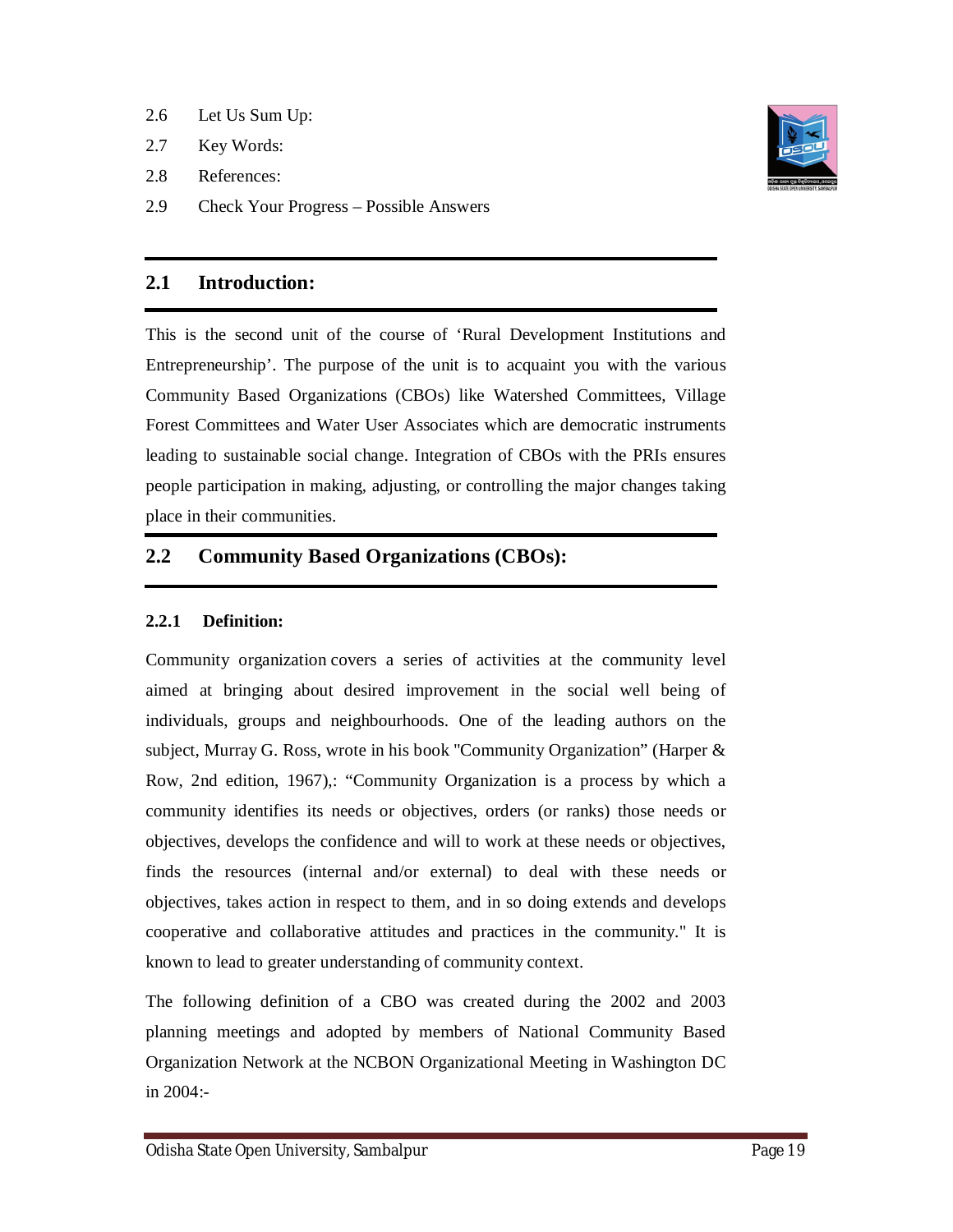A Community–Based Organization (CBO) is one that is driven by community residents in all aspects of its existence. This means-

- The majority of the governing body and staff consists of local residents,
- The main operating offices are in the community,
- Priority issue areas are identified and defined by residents,
- Solutions to address priority issues are developed with residents, and
- Program design, implementation, and evaluation components have residents intimately involved, in leadership positions

In developing countries, the community-based organizations, which are "bottomup" organizations, are more effective in addressing local needs than larger charitable organizations. These organizations lead to greater understanding of community context.

#### **2.2.2 Gandhian Approach to Community Organisation:**

Gandhian concept of community organisation emphasised the reconstruction of the community rather than the development of an entirely new community. According to Gandhi, the basic element of a community is mutual co-operation and common sharing. For him the village is the basic community with geographical limitation where a number of families come together and co-operate to build a common life. It is through the construction of the village community, Gandhi aims to realise the goal of reconstructing the 'Sarvodaya Social Order'.

#### **2.2.3 Characteristics of CBOs:**

The fundamental characteristics of community organisation are:

- co-operative spirit: people unite together to address an issue through democratic involvement.
- community planning: people are engaged in planned collective action in order to deal with their needs and problems.
- community action and mobilization: people learn skills to help themselves and others leading to community building.
- promotion of community change: collective strength of the people, better teamwork and adopting scientific methods brings about comprehensive development within the community.

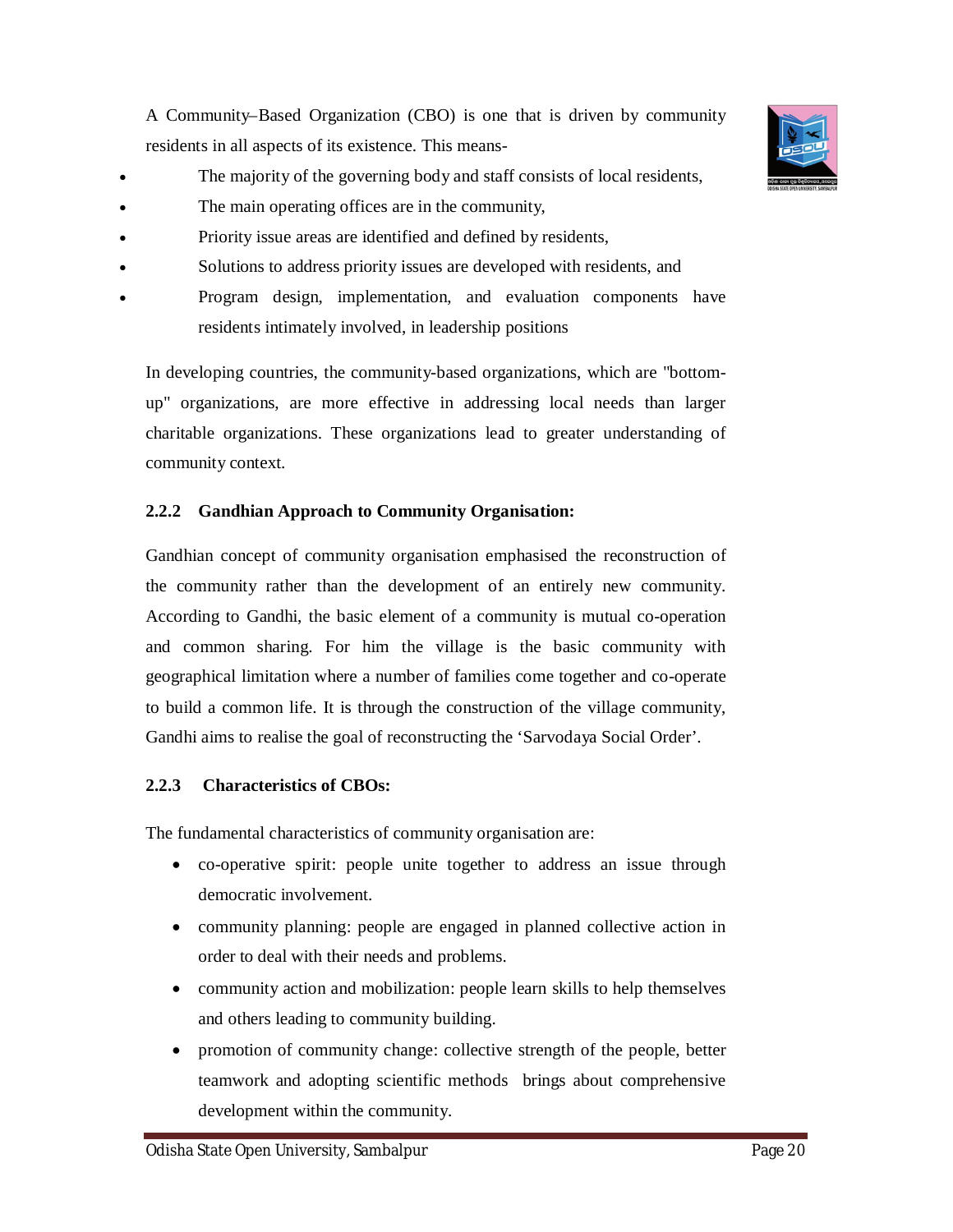• influence within larger systems: people are stimulated and encouraged to bring about changes which are acceptable to them and put in to practice by them.



Within community-based organizations, there are many variations in terms of size and organizational structure. Some are formally incorporated, with a written constitution and a board of directors (also known as a committee), while others are much smaller and are more informal.

#### **2.2.4 Principles of Community Organization:**

Principles of community organisation are the guiding rules for sound practice which ensure dignity, freedom, security, participation and wholesome life of every individual. In India, Siddiqui in 1997 worked out a set of principles based on the existing evidence based indigenous community organization practices.

- 1. The Principle of Specific Objectives
- 2. The Principle of Planning
- 3. The Principle of Active Peoples Participation
- 4. The Principle of Inter-group approach
- 5. The Principle of Democratic functioning
- 6. The Principle of Flexible organisation
- 7. The Principle of Optimum Utilisation of available resources
- 8. The Principle of Cultural orientation

Some of the community based organizations or people's organizations are Self Help Groups, youth groups, watershed committees, village forest committees, water users' association etc.

# **2.3 Various Community Based Organisations (CBOs):**

## **2.3.1 Watershed Committees:**

More than 200 million of the rural people in India live in rainfed agricultural areas. An insight into the rainfed regions reveals a grim picture of poverty, water scarcity, rapid depletion of ground water table and fragile ecosystems. Land degradation due to soil erosion by wind and water, low rainwater use efficiency,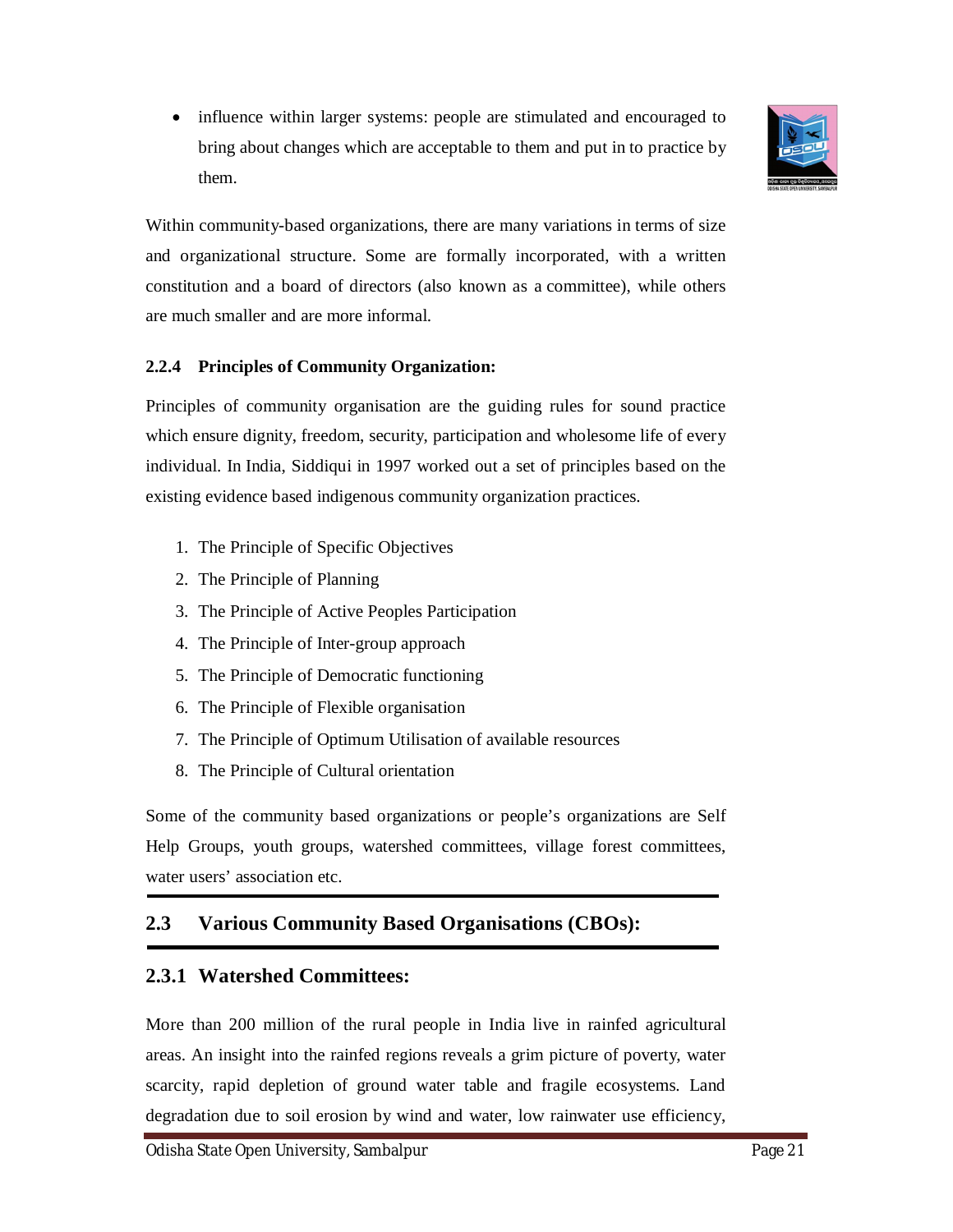high population pressure, acute fodder shortage, poor livestock productivity, underinvestment in water use efficiency, low levels of technology, lack of assured and remunerative marketing opportunities and poor infrastructure are important concerns of enabling policies. The challenge in rainfed areas, therefore, is to improve rural livelihoods through participatory watershed development with focus on integrated farming systems for enhancing income, productivity and livelihood security in a sustainable manner. The National Rainfed Area Authority (NRAA) has been set up in November 2006, keeping in mind the need to give a special thrust to these regions. A close analysis of various types of rainfed situations would reveal that soil and water conservation, watershed development and efficient water management are the key to sustainable development of rainfed areas. The watershed approach has been accepted as a major theme for development of rainfed areas with a view to conserving natural resources of water, soil and vegetation by mobilizing social capital.

#### **2.3.1.1 Watershed Area:**

A watershed can be defined as an independent geo-hydrological unit geohydrological unit, which drains into common point. It is based on the principle of proper management of all the precipitation by way of collection, storage and efficient utilisation of run-off water and use of groundwater that discharge to and receive discharge from streams, wetlands, ponds and lakes. A watershed may vary from a few hectares to several thousand hectares. Unit of development will be a watershed area of about 500 hectares each in watershed development projects. However, the actual area of a project may vary keeping in view the geographical location, the size of village etc. It comprises of a catchment area (recharge zone), a command area (transition zone) and a delta area (discharge zone). Under the Watershed Development Programme a watershed project is taken up for a period of five years, which includes an initial phase of 9-12 months for establishing the necessary institutional mechanism for execution of the project.

#### **2.3.1.2 Objectives of Watershed Committees:**

The broad objective of watershed Committees was the promotion of the overall economic development and improvement of the socio-economic conditions of the resource poor sections of people inhabiting the programme areas.Operation of

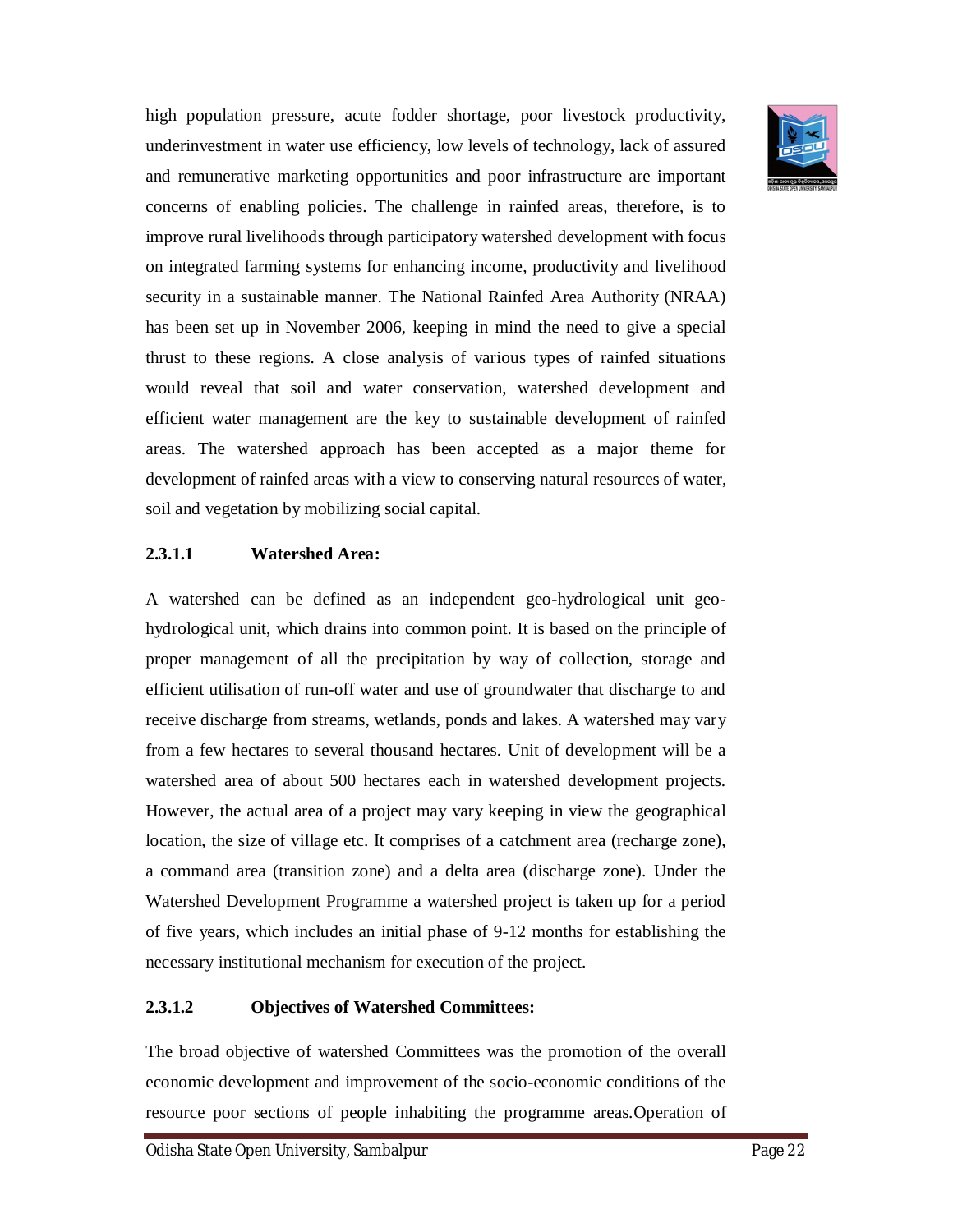

watershed management is ideal particularly where the rainfall pattern is very short, uneven and there is no support of major and minor irrigation systems to enhance agricultural production. Watershed is considered as the ideal unit for integrated management of soil, water and vegetation in a geographical region. As, benefits of green revolution have not been enjoyed by semi-arid tropical regions in the country, Watershed Development Projects were introduced with the following objectives:

- Developing wastelands/degraded lands, drought-prone and desert areas on watershed basis, keeping in view the capability of land, site-conditions and local needs.
- Preventing soil erosion
- Promoting the overall economic development and improving the socioeconomic condition of the resource poor and disadvantaged sections inhabiting the programme areas.
- Mitigating the adverse effects of extreme climatic conditions such as drought on crops, human and livestock population for their overall improvement.
- Restoring ecological balance by harnessing, conserving and developing natural resources i.e. land, water, vegetative cover.
- Improve water availability and increase food, fodder, fuel and fibre on sustained basis.
- Encouraging village community for sustained community action for the operation and maintenance of assets created and further development of the potential of the natural resources in the watershed.
- Simple, easy and affordable technological solutions and institutional arrangements that make use of, and build upon, local technical knowledge and available materials.
- Employment generation, poverty alleviation, community empowerment and development of human and other economic resources of the village.

## **2.3.1.3 Components of Watershed Management:**

The important components of watershed management are:

• Soil and land management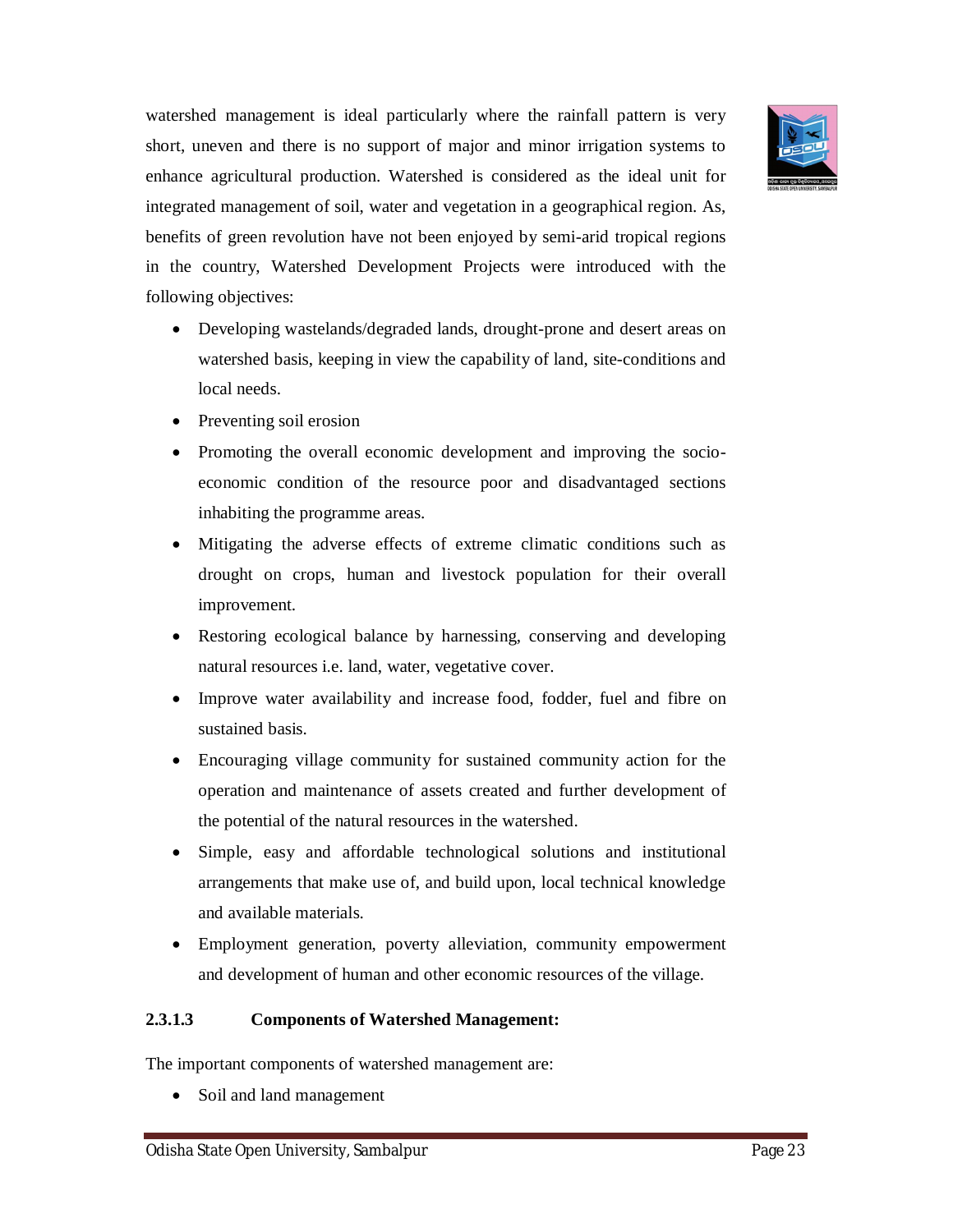- Water management
- Crop management
- **•** Afforestation
- Pasture and fodder development
- Livestock management
- Rural energy management
- Other farm and non-farm activities
- Development of community skills and resources

#### **2.3.1.4 Principles of Watershed Management:**

The main principles of watershed management are:

- Utilising the land based on its applicability
- Protecting fertile top soil
- Minimising silting up of tanks, reservoirs and lower fertile lands
- Protecting vegetable cover throughout the year
- In situ conservation of rainwater
- Safe diversion of gullies and construction of check dams for increasing ground water discharge
- Increasing cropping intensity through inter and sequence cropping
- Water harvesting for supplement irrigation
- Maximising farm income through agricultural related activities
- Improving infrastructural facilities
- Improving socio-economic status of farmers

#### **2.3.1.5 Programmes under Watershed Management:**

Several Watershed Development Projects designed within this approach were, at different points of time, taken up by the Government of India.

- The Drought Prone Areas Programme (DPAP) was launched in 1973.
- The Desert Development Programme (DDP) was launched in 1977.
- DPAP and DDP adopted the watershed approach in 1987.
- The Integrated Wasteland Development Programme (IWDP) was launched in 1989 under the aegis of the National Wasteland Development Board.

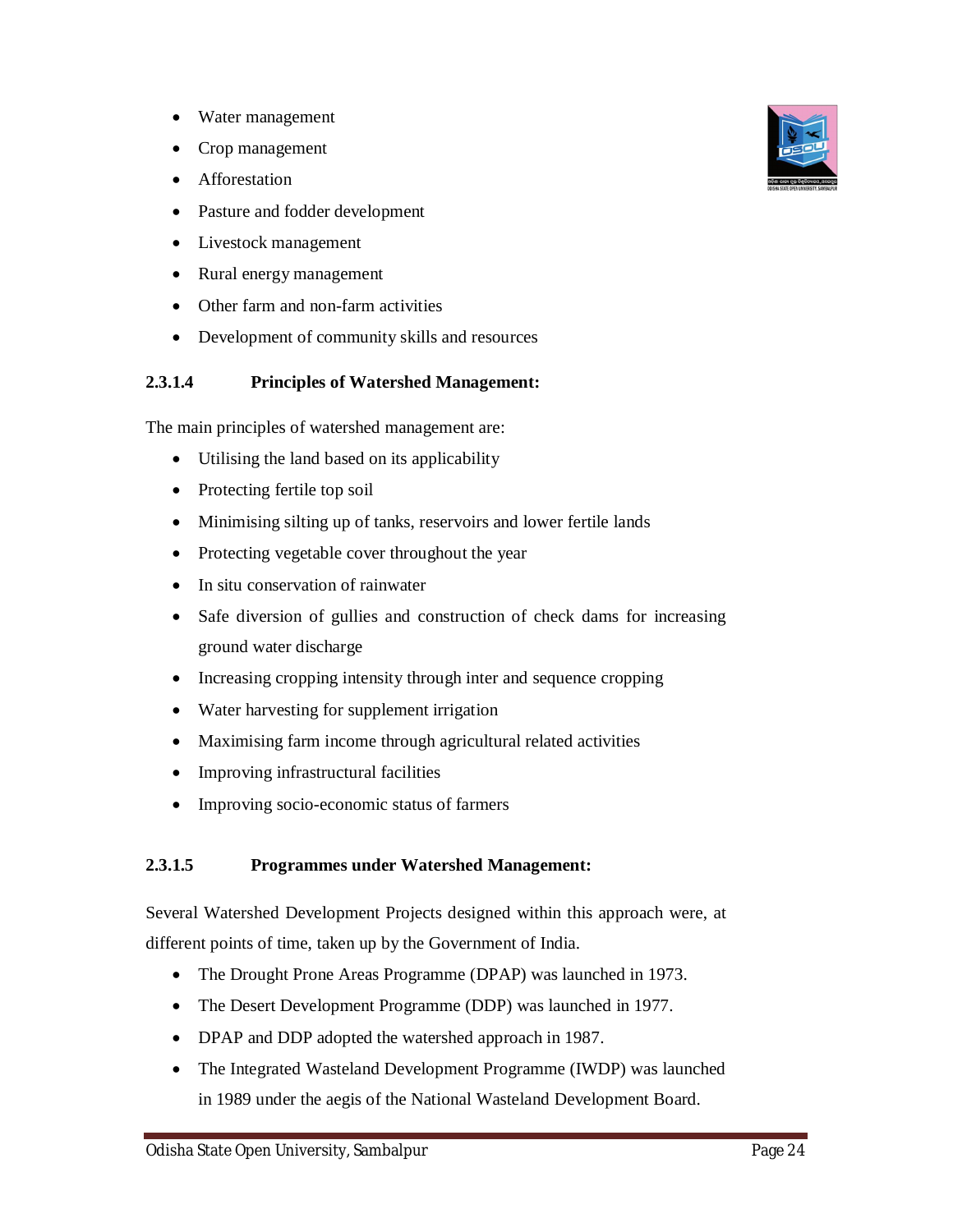

#### **2.3.1.6 Implementation:**

Institutional Arrangements have been made at National, State and District Levels for the implementation of Watershed Programmes.

#### **Nodal Agencies at the National level:**

Whereas each Ministry is free to set up its own mechanism to oversee watershed development programmes, a Nodal Agency may be set up at the central level in the Department for managing and implementing watershed development projects.

#### **State Level Nodal Agency:**

A dedicated State Level Nodal Agency (SLNA) (Department / Mission / Society/ Authority) will be constituted by the State Government to ensure coordination among various Government Departments/Institutions and Voluntary Agencies. The SLNA will sign an MOU with the Departmental Nodal Agency setting out mutual expectations with regard to performance, timelines and financial parameters including conditions related to release of funds to SLNA. The SLNA will be required to review the programme and provide enabling mechanism to set up State Data Cell and ensure regular reporting to the Central Government.

#### **District level Watershed Cell:**

A separate Cell, called the Watershed Cell cum Data Centre (WCDC) will be established at the district level, which will oversee the implementation of watershed programme in each district. It will be set up in DRDA/Zilla Parishad /District Level Implementing Agency/Department in all programme districts as per the convenience of the State Governments and strengthen the same with professional support in the districts implementing large number of watersheds with area more than 25,000 hectares. WCDC will function in close co-ordination with the District Planning Committee.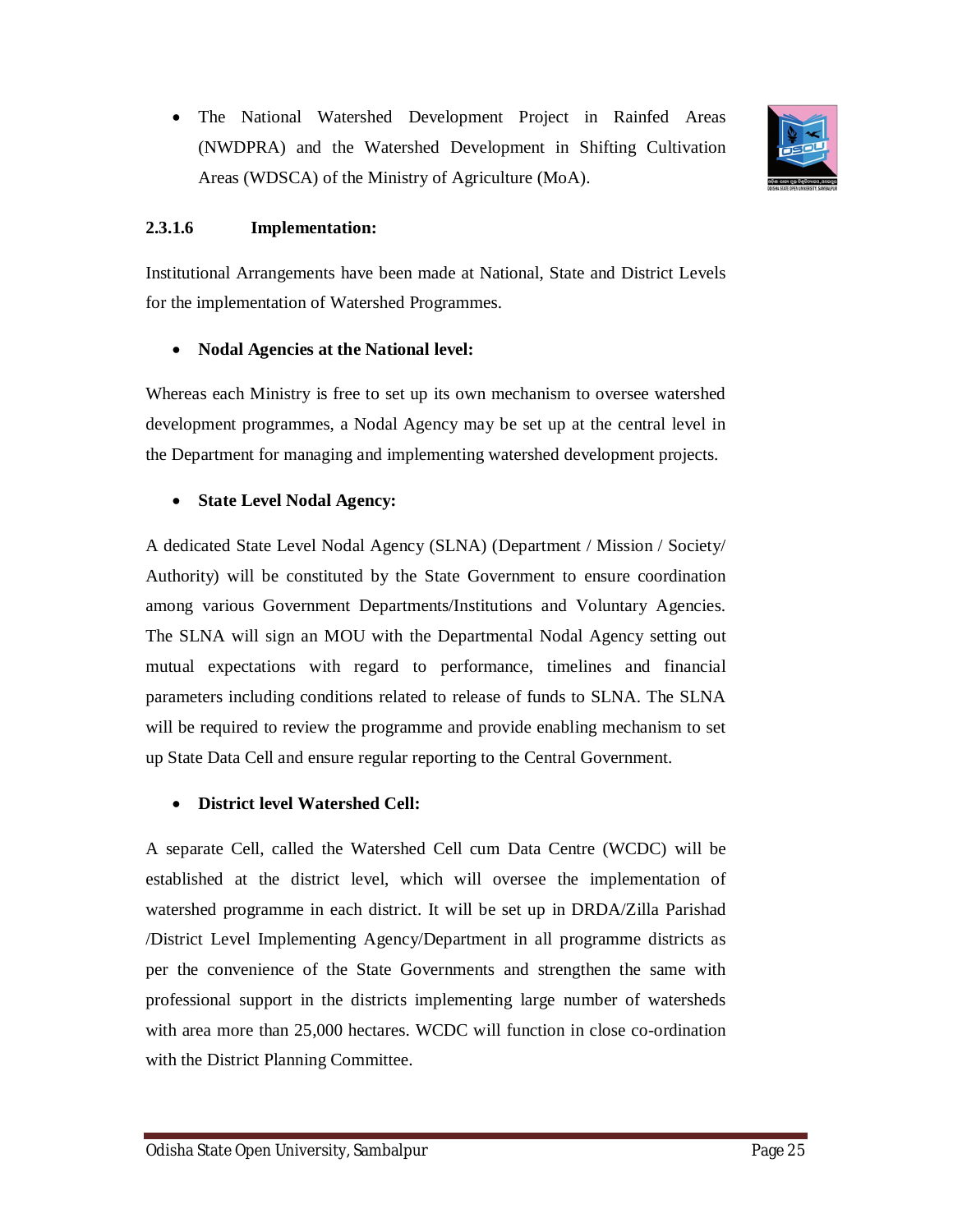Watershed Development Team (WDT) set up by the Project Implementing Agency (PIA) guides the Watershed Committee (WC) in the formulation of the watershed action plan. The Watershed Committee shall constitute SHGs in the watershed area with the help of WDT from amongst poor, small and marginal farmer households, landless/assetless poor agricultural labourers, women, shepherds and SC/ST persons.



#### **Watershed Development Projects at the Block level:**

The Watershed Development Projects under DPAP/DDP will be taken up in the Blocks notified under respective Programmes. Such Projects, under IWDP will generally be implemented in the Blocks other than those notified under DPAP/DDP as well as the Blocks having similar projects under International Cooperation Schemes such as Sustainability of Livelihood/Watershed Development projects funded by international donor agencies.

All the works/activities that are planned by Watershed Committees for the treatment and development of the drainage lines, arable and non-arable lands in the watershed area are completed with the active participation and contribution of the user groups and the community at large. Watershed Committees have helped in sustainable utilisation of available water, increase in cropping intensity and agricultural productivity, increase in income of farmers and landless labourers in the project area and increase in groundwater table due to enhanced recharge by watershed interventions.

#### **2.3.2 Village Forest Committees:**

Poor people in the rural areas are more dependent on natural resources. They derive higher income and benefits from forests. Community based natural resource management has a great importance as Common Property Resource (CPR) users can create and sustain the local level institutions that ensure equitable access to income from resource management.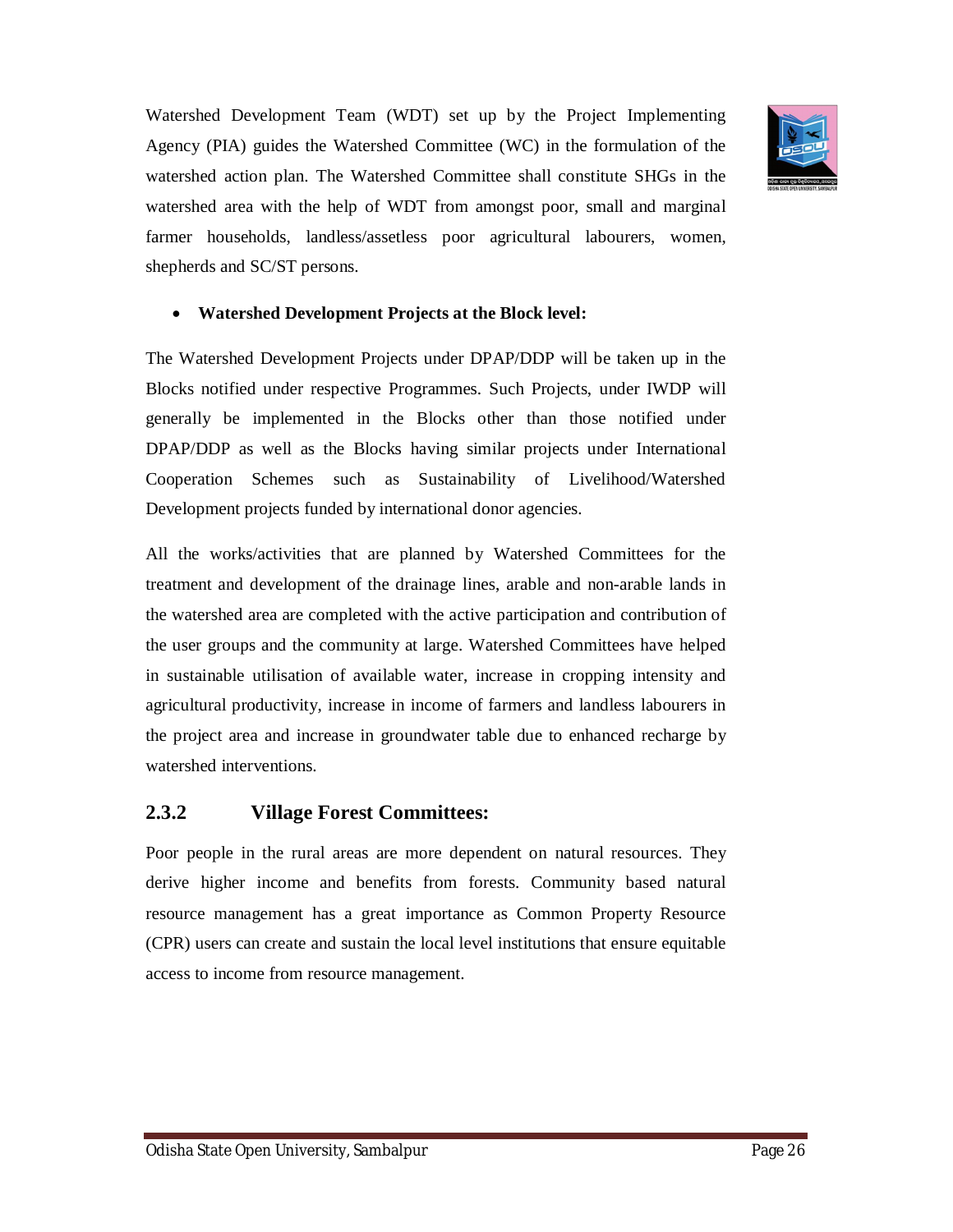#### **2.3.2.1 Joint Forest Management (JFM):**

The programme of Community Forest Management seeks to establish management 'partnerships' between village forest dependent communities and the state for the sustainable management and benefit sharing of forest. The National Forest Policy, 1988 aims to associate people actively in the protection, conservation and management of forests. Joint Forest Management (JFM), introduced in the 1990s, is a co-operative experiment where the foresters, NGOs and the local communities are involved in the regeneration of degraded forest land and management of resources. The stakeholders are ensured property rights in the management of forest resources under the system of JFM. Under JFM, the forest department (mostly a local forest official as the secretary of the committee) and the village community enter into an agreement to constitute a committee to jointly protect and manage the village forest. The key understanding in the arrangement is that in return for protecting forest land and helping in the regeneration and management of the said forest, people will be entitled to rights over dead fuelwood and timber. But the community and the forest department are expected to share not just the benefits, but the responsibilities too. The JFM programme, over the past decade, has spread all over the country. The area under JFM is now 17, 331, 955.12 hectares and the number of groups involved 84,632 (Government of India (GOI), 2009, India State of Forest Report).

# **2.3.2.2 Forest Protection Committees (FPCs) and Vana Samrankhyan Samities (VSSs):**

Under Joint Forest Management initiative, the degraded national forests were handed over to the forest protection committees (FPCs) as community forest under a community based property rights regime. In response to the national forest policy and to ensure equity and social justice, the state governments, which are responsible for forest management under Indian constitution, have started encouraging the communities living nearby the state forests for formation of forest protection committees (FPCs) under JFM.

Odisha, which is located in the eastern part of India, is the first state to introduce the participatory approach in the forest management by forming a number of

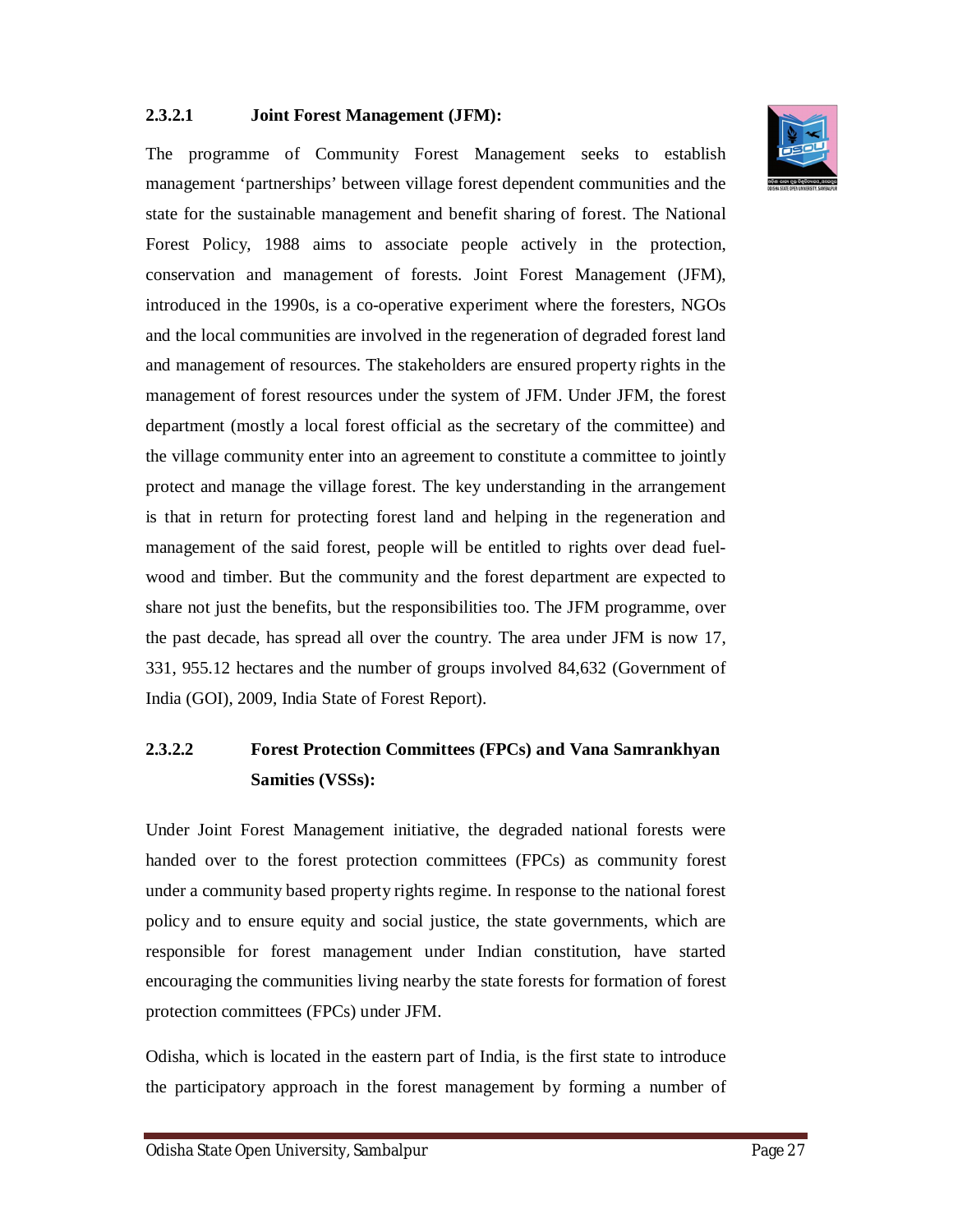FPCs in a bid to revive the degraded forest resources in the early 1990s.Forest Protection Committees (FPCs) were formed under the National Forest Policy of 1988 and Vana Samrankhyan Samities (VSSs) were formed under 1993 and 1996 resolutions. Apart from these there are several unregistered committees functioning simultaneously in the state. Till date, Odisha has the largest FPCs among all the Indian states.

Forest Protection Committee (FPC) is constituted by the Divisional Forest Office (DFO). The members will be selected from the concerned villages; the villagers will get 25 percent of benefits and can collect all the fallen twigs, grass, fruits, flowers, seeds (excluding cashew) and leaves. Though JFM gives back some of the original rights to the local communities, it still retains the power centre with the forest department.

#### **2.3.2.3 Problems of participatory management of forests:**

Even when the local institutions have continued to function there have been a number of problems with their functioning:

## *Decision-making authority*

Local communities find the VSS institution uncomfortable since it tends to erode the decision-making authority at the community level. It also disregards the traditional knowledge system of the community and instead has introduced a situation where the Forest Department plays an important role in decision-making relating to forest.

## *Benefit sharing*

Benefits are shared between the government and the village community. As such there are problems of the level of incentive for hard work. The 1993 resolution for JFM by Government of Odisha provides for 50 per cent share in major or final harvest and a 100 per cent of intermediate produce to go the VSS. There is a feeling among community that this means 50 per cent of the benefits are taken away from it.

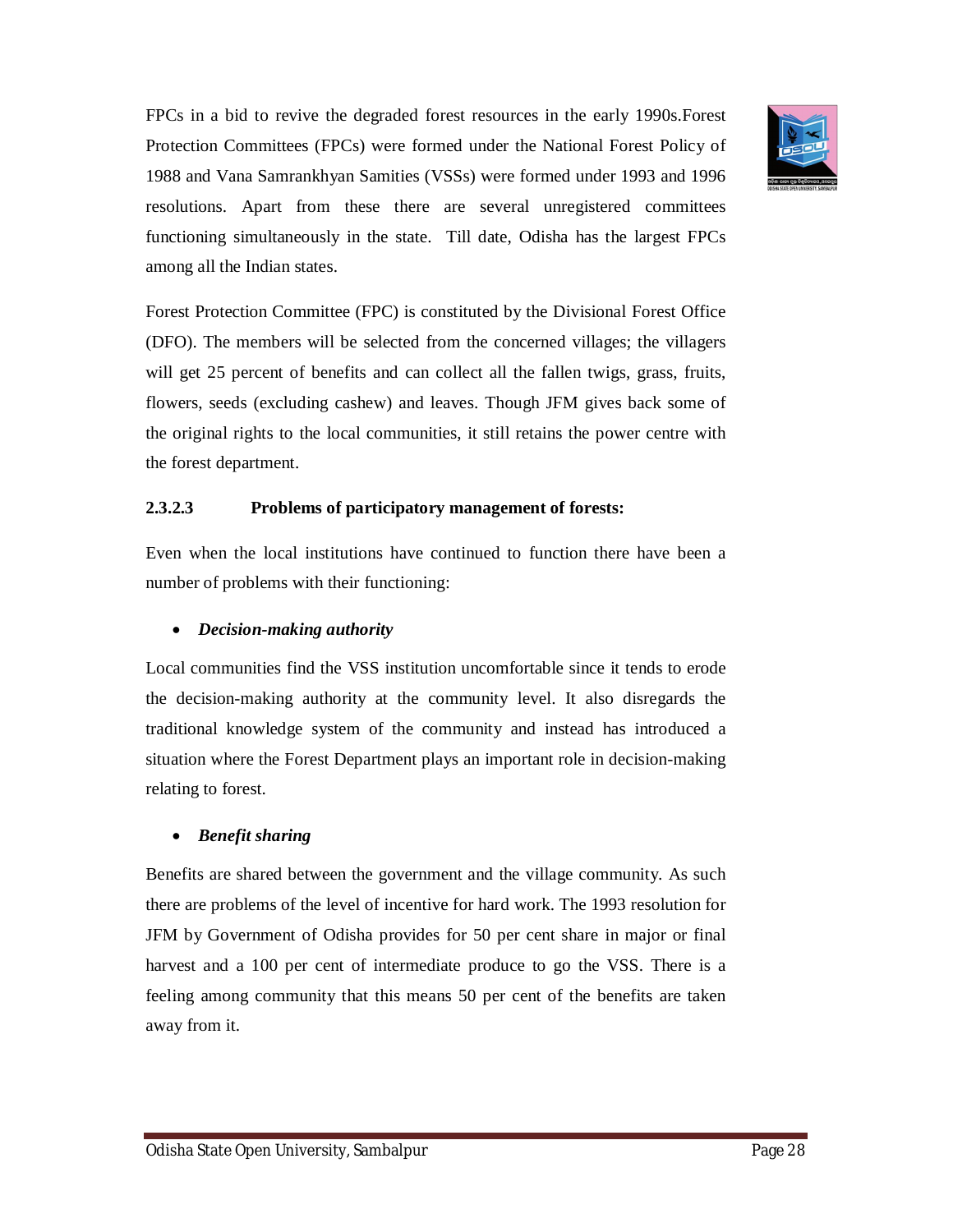#### *Non-timber forest produce policy*

As per the JFM deal, VSS should get 100 per cent of the non-timber forest produce (NTFP), but VSS members and NTFP gathers get only wages for collection of some of these products. Thus, even on supposedly jointly managed forest land, the co- managers are treated as mere labourers, which are to gather NTFPs and handover to state appointed agents at the state fixed prices. The state fixed prices are based on minimum wages principles and are not based on the value of the produce.

There are restrictions with respect to storage, transportation, marketing and processing of NTFPs. In practice these cause a variety of adverse effects on the livelihood options of indigenous communities.

#### *Tenure Security*

Under the existing JFM framework villagers have hardly any secure rights over forest. As such there is not much incentive on the members to ensure the growth of forest products on long terms basis. Even today the Forest Department holds most of the controls and powers over forests as well as systems of management.

Apart from protecting the village forests from further degradation, such participative management through VSS involving all the rural households, particularly the rural poor, promotes the social bond across families at the village level. This will help both poor as well as the non-poor.

## **2.3.3 Water Users' Association (WUA):**

Many developmental efforts, more so in water resource sector, have been implemented through participatory approach. It has been observed that Participatory Approach is crucial for management of irrigation projects for conserving and optimal utilization of resources. In 1987, the National Water Policy advocated *"Participation of users"* as one of the instruments for achieving the goal in water resources sector. The Vaidyanathan Committee on Pricing of Irrigation Water (Planning Commission 1992) suggested farmer's participation in the management of irrigation systems. Participatory Irrigation Management (PIM) refers to the programs that seek to increase farmers' direct involvement in system

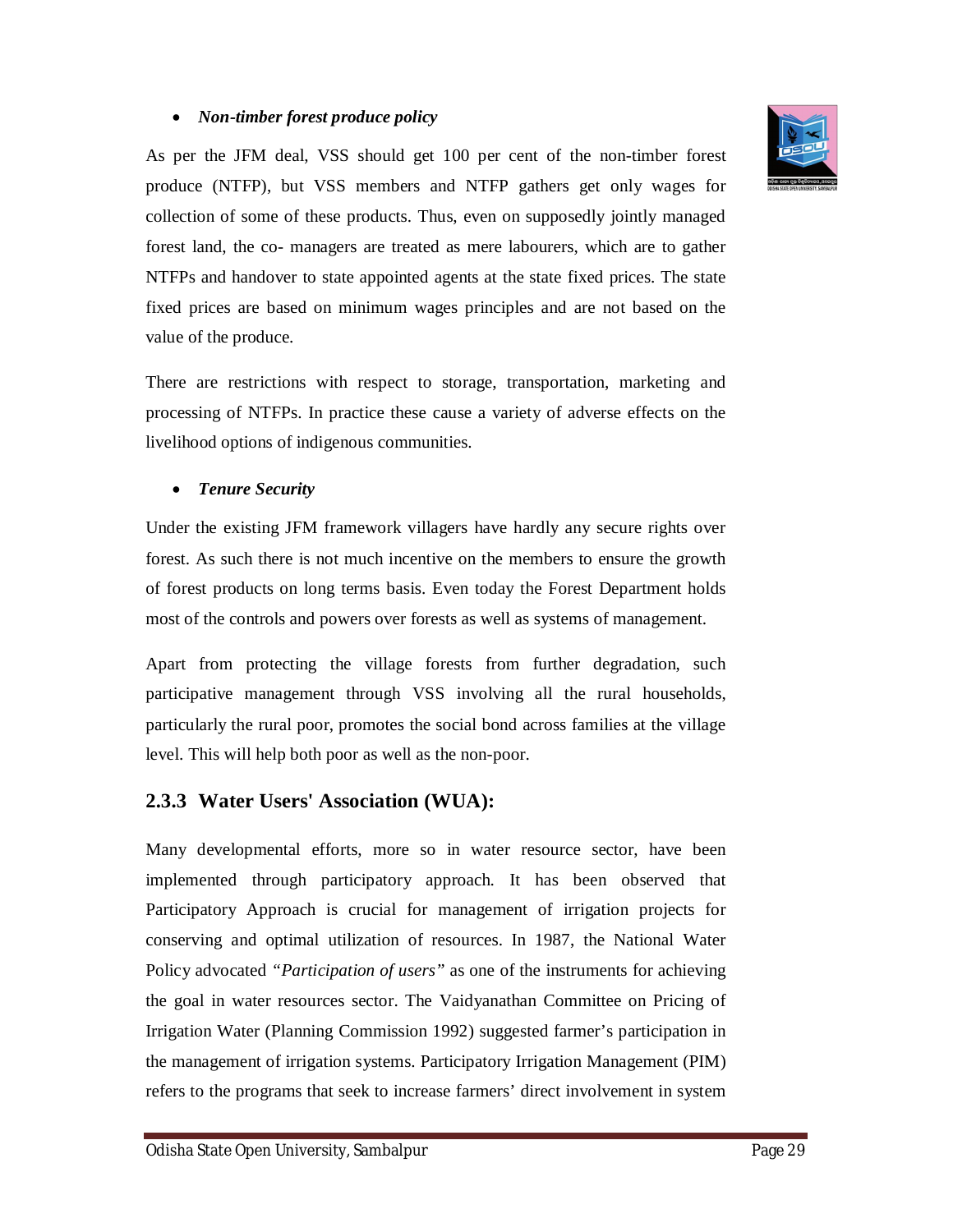management, either as a compliment or as a substitute for the state role. At present there are several organisations to ensure participation at various forms and levels through-out the country. Water Users' Association (WUA) has been registered for this purpose in various states in India.



#### **2.3.3.1 Definition of Water Users Association:**

A Water Users Association (WUA) is a co-operative association of individual water users who wish to undertake water-related activities for their mutual benefit. The specific nature of the service that a WUA provides differs from case to case. WUA provides solution to problems arising due to non-irrigated fields because of undependable water flows, indiscriminate use of water by head-enders depriving the same to the tail-enders and inequitable distribution of water and resulting conflicts. Because member needs differs from one area to another, a WUA is normally established in response to the aspirations of its members. In states like A.P, Rajasthan, Odisha, Madhya Pradesh, Tamil Nadu, Maharashtra and Chattisgarh, the law enabling farmers participation in Irrigation management has come by the enactment of specific 'Farmers' Participation in Management of Irrigation Systems' laws. *Pani Panchayat* is the name first given to a movement by Mr. Vilas Rao Salunke for motivating farmers of Naigaon village of the drought-prone Purandhar taluka of Maharashtra in 1974.

#### **2.3.3.2 Objectives of WUAs:**

- An efficient and equitable supply and distribution of water ensuring optimum utilization for improvement of agricultural production
- Scientific and systematic development and maintenance of irrigation infrastructure
- Management and maintenance of the irrigation system for effective and reliable supply and distribution of water
- Play coordinative role in recovery of irrigation water rates from the beneficiary farmers

• The protection of the environment and ecological balance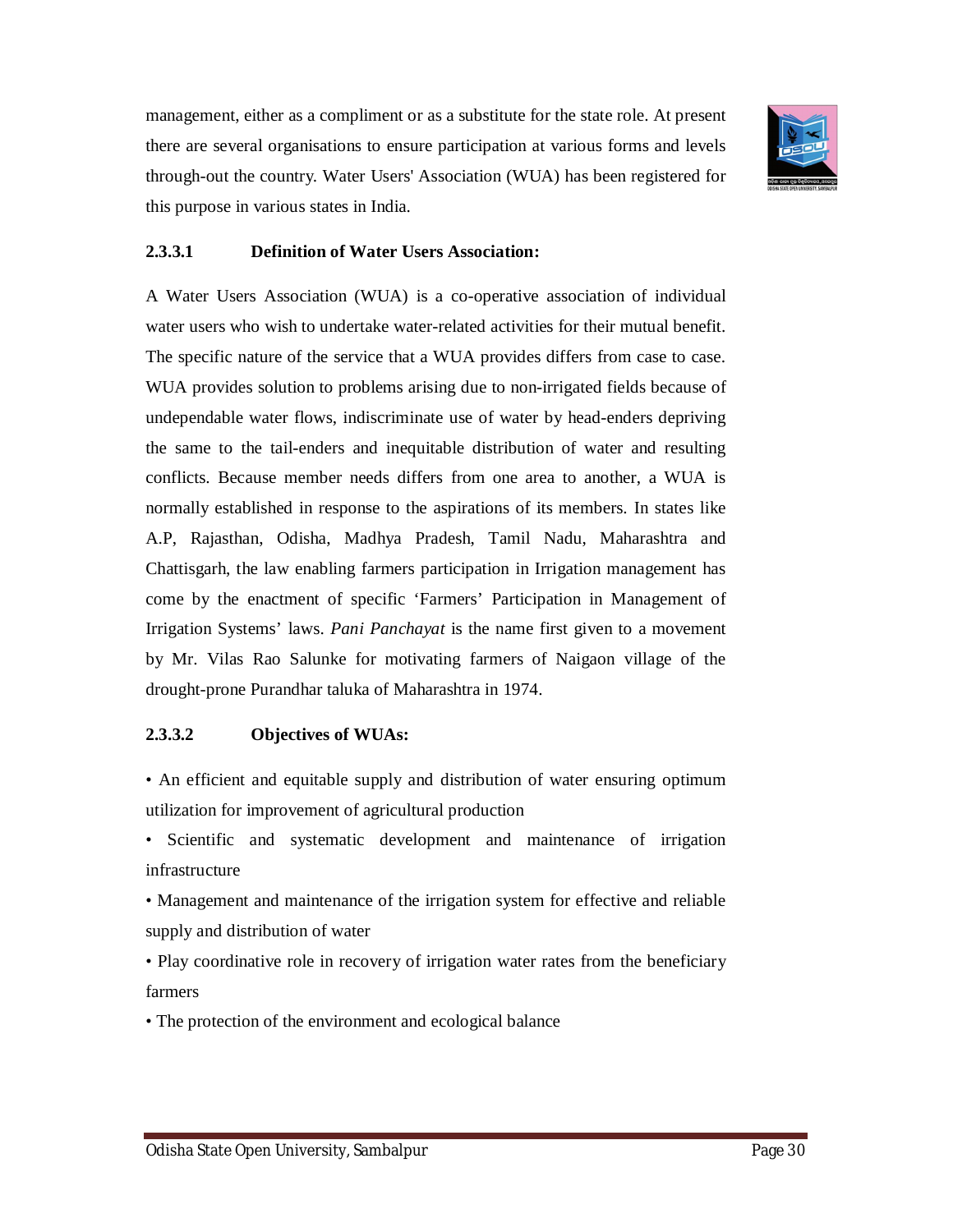#### **2.3.3.3 Scale of Operation of WUAs:**

WUAs differ enormously from one another in their geographical scale of operation. One reason for this is that they are often federated upward in up to three tiers, each of which covers an area of operation of an entirely different order and performs substantially different functions for its members or member organizations. The government may delineate any command area to be a project area while requiring it to form a project committee for every project area. The Project Authority delineates every command area under each of the irrigation systems 'on a hydraulic basis which may be administratively viable' and declare it as Water Users area. It provides for establishing a Water User Association (WUA) for every Water Users area. Every WUA is to consist of all water users who are landowners in such Water User area as members. Further the project authority may also delineate every command area comprising two or more water users area as a Distributory Area. The WUAs at the primary level, the distributory committee at the secondary level and project committee at the project level is together referred to as *Farmers Organization.*

Pani Panchayat principles covered equity, demand management, rights of landless, community participation and sustainability of the resource. Its structure comprised of -

- Water user group for each lift irrigation scheme which in turn had a representation in the village level Pani Panchayat;
- Election of the representatives of the village level Committee;
- Decentralized decision making with public participation;
- Monthly meeting of the committee to review, plan work and resolve conflicts;
- Ensuring equitable water distribution;
- Collection of *Pani Patti;*
- Maintenance of the scheme.

#### **2.3.3.4 Functions of WUAs:**

The various functions of Water Users Association are:

(a) to prepare and implement a warabandi schedule for each irrigation season,

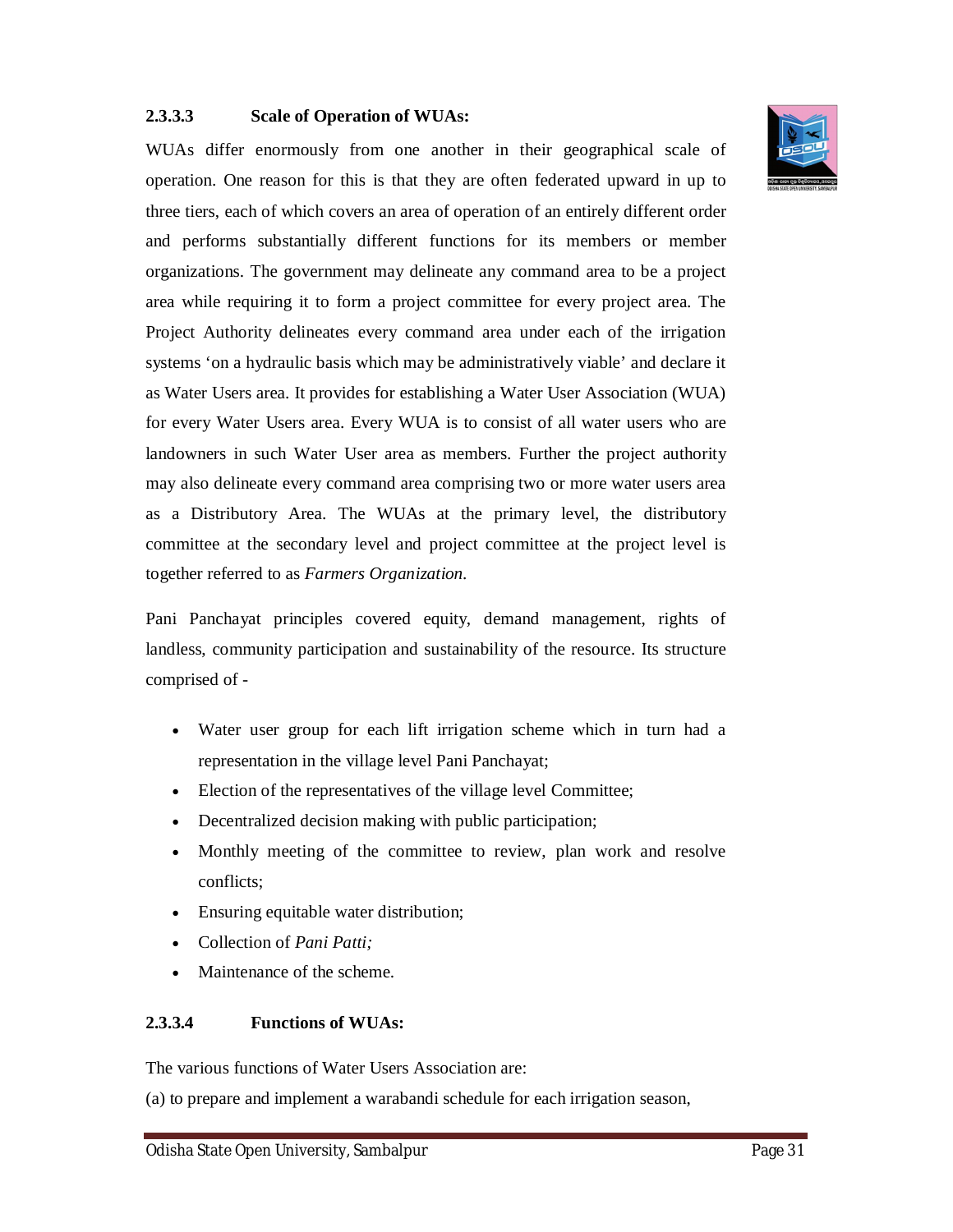- (b) to prepare a plan for the maintenance, extension, improvement, renovation and modernization of irrigation system
- (c) to regulate the use of water among the various outlets under its area of operation
- (d) to maintain a register of landowners as published by the revenue department
- (e) to monitor flow of water for irrigation
- (f) to resolve the disputes if any, between its members and water users in its area of operation.

#### **2.3.3.5 Rights of the WUAs:**

WUAs have the right:

- (a) to allocate water to non-members on agreed terms and conditions
- (b) to levy separate fees for maintenance of the system
- (c) to levy any other fee or service charges in order to meet management costs and any other expenses.

The right vested with the individual water user includes:

- Right to suggest improvements/modifications in water deliveries
- Right to get information relating to water availabilities, allocations, opening/ closing of canals and outlets, period of supply, frequency, etc.
- Right to receive water as per specified quota for use
- Right to sell or transfer the water share to any other water user within the operational area of water users association with the permission of the members of the Association
- Right to participate in the General body meeting and receive annual reports
- Right to receive equitable benefits from the activities of the organization.

These rights of the water users are directly dependent on the availability of water with the Water Users Association. Thus, access to irrigation waters is at the base of the realization of all these rights both for the Association and also its members.

## **2.3.3.6 Pani Panchayats (WUAs) in Odisha:**

Government of Orissa adopted a policy of Participatory Irrigation Management (PIM) in State Water Policy of 1994 which emphasizes on transfer of irrigation

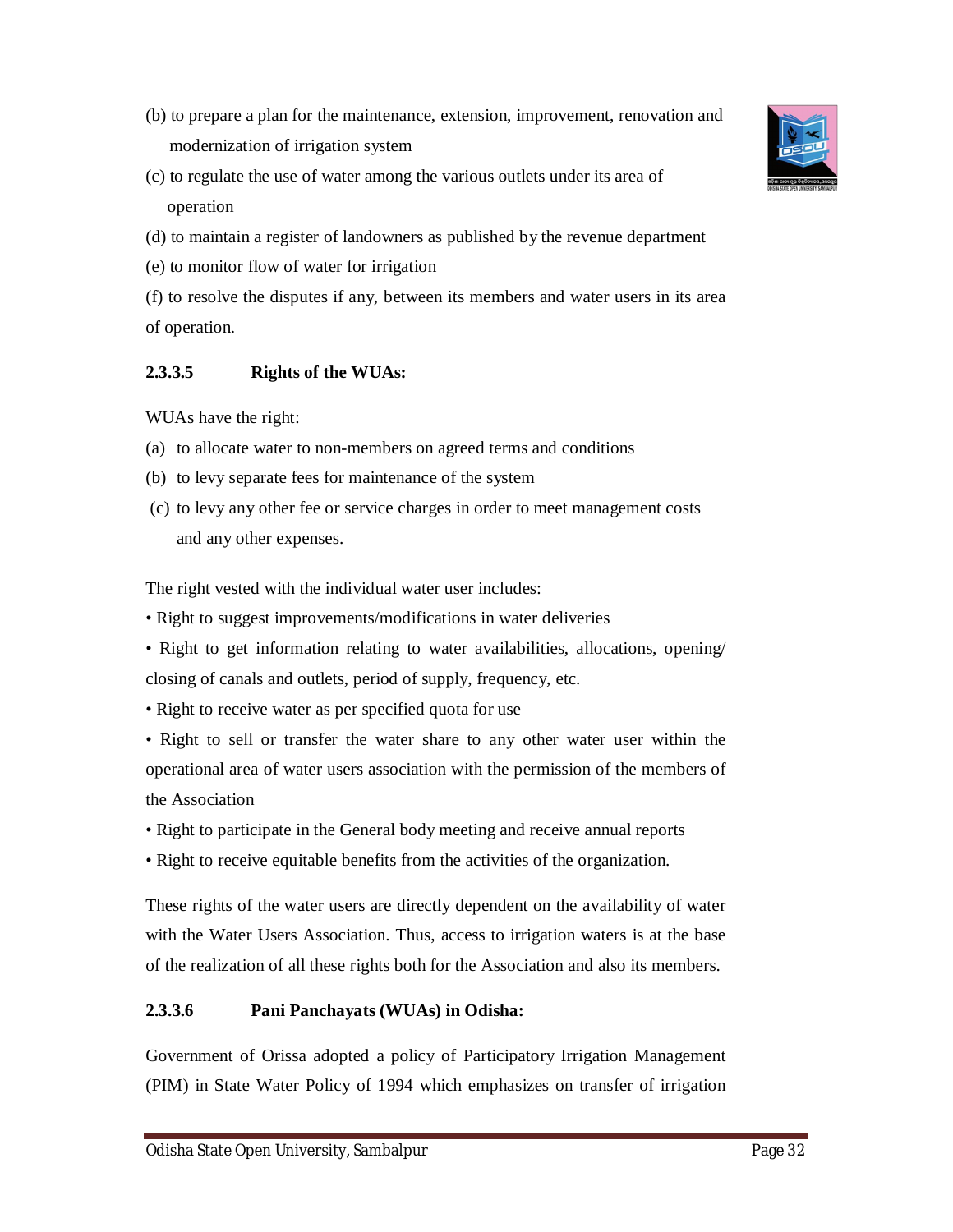management to farmers. The necessity for farmer participation arose from the Government's assurance to the World Bank funded Orissa Water Resources Consolidation Project (OWRCP). As a component of this project, the Farmers Organisation and Turnover (FOT) programme has been given much significance. The main purpose of FOT programme is to entrust some responsibility to farmers through formation of PPs or WUAs which include the collection of water rates, distribution of canal water among water users, operation and maintenance of canal at lower level such as minor, sub-minor, distributary.

The Orissa Farmers Management of Irrigation Systems Act, 2002, called The Orissa Pani Panchayat Act, 2002, is a facilitating tool for the farmer participation. The first step made in this process of reformation was to hand over a part of the network of the canal system/irrigation for its Operation and Maintenance (O&M) to the farmers or the beneficiaries through 'Pani Panchayat'(PP) or WUAs. The farmers have been demonstrated about the utility and benefits of PPs. In this programme, PPs are created on a three tier systems with two informal associations and one formal association on hydraulic boundaries ranging from 300 hectares to 600 hectares of command area. At the lowest level, Chak Committee is formed taking three farmers, each one from head; middle and tail reach of the ayacut of an outlet. A representative called as chak leader of each of these chak committees is a member of executive of PP. The President, Vice President, Secretary and Treasurer of the PP or WUA are elected out of the executive body of concerned PP. It may be revealed that, all the water users are members of general body of the PP. At the project level, a federation of all WUA is established a formal but nonbinding advisory role in mail system operation and maintenance known as Apex Committee. The executive members of the Apex Committee are elected out of the Presidents of all WUAs within the command area jurisdiction of the irrigation project. The PPs were registered as legal bodies to provide the required identity.

Farmers are suggested with measures for taking up of minimum maintenance work by themselves for ensuring free flow of water up to the tail reaches. They were also helped to organize water distribution in their jurisdiction, resolve disputes, if any, and adopt their own crop planning etc.

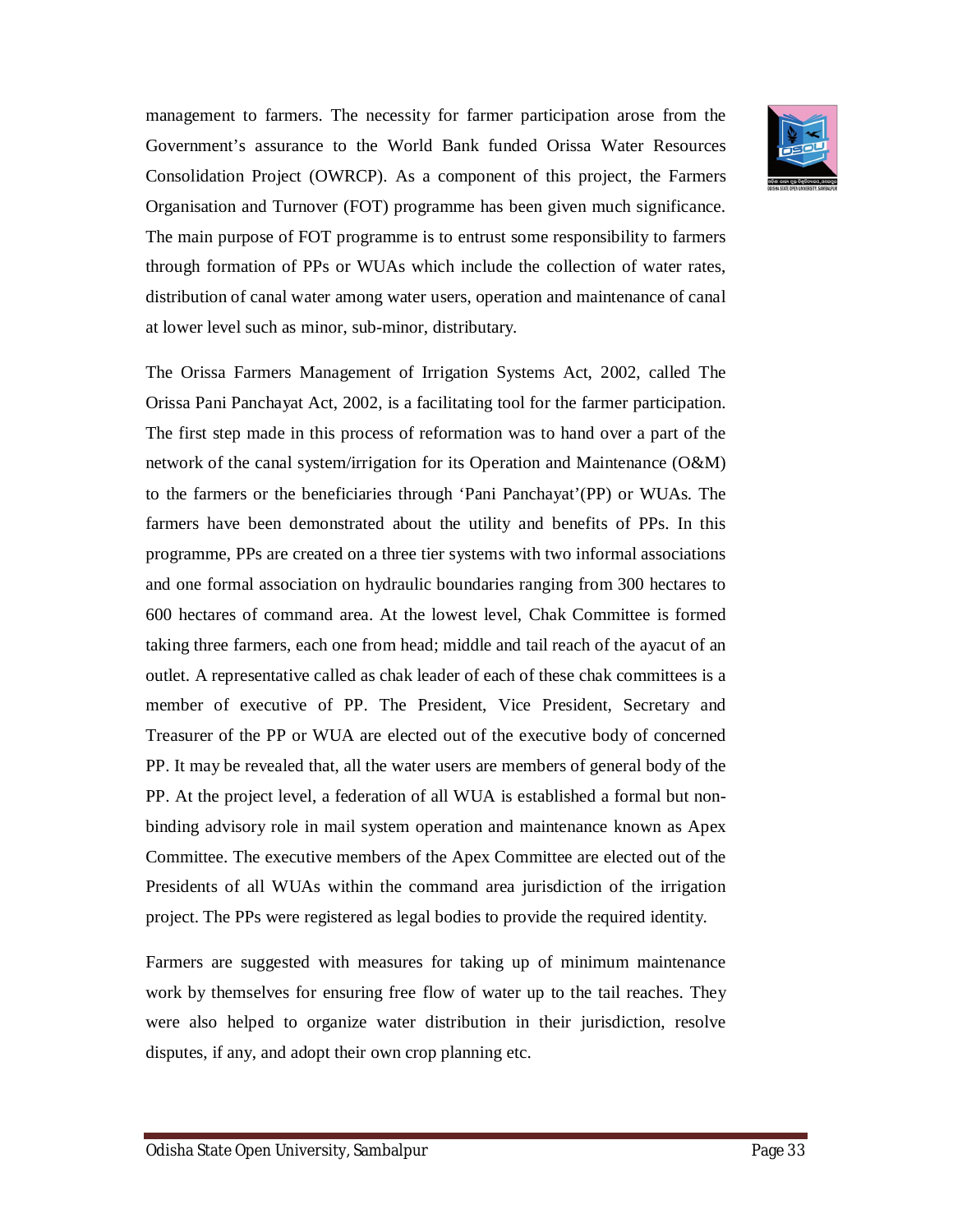#### **2.3.3.7 Biju Krushak Vikash Yojana (BKVY):**



Thus, Pani Panchayats have been successful in overcoming the poor operation and management of the irrigation systems and have improved the agricultural productivity. All the Pani Panchayats have now become enthusiastic in taking up their respective canal systems for better control and management of irrigation water.

## **2.4 Integration of CBOs with PRIs:**

The three tier Panchayati Raj system was introduced to ensure people's participation in rural reconstruction. The  $11<sup>th</sup>$  schedule mandates Panchayats to work for the poverty eradication and welfare of the people. For the realisation of the same and functioning of the Panchayati Raj system in a smooth manner, people's participation becomes important. The Panchayat being the democratically elected Government to whom the people have direct access can play a major role in making the people aware about their entitlements. It is only the people's initiatives and involvement which can bring about sustainable development.

The Government of India has also been encouraging voluntary action to mobilise the rural people. Several initiatives of the non-government organisations in the last two decades have had significant impact on the development. NGOs are promoting sustainable livelihood through dairy husbandry, water resource management, wastelands development and various income generation activities in several states.

Farmers in several states have established cooperatives for processing sugarcane, oil-seeds, milk, fruits and vegetables. With professional management and application of modern technologies, these organisations have brought economic

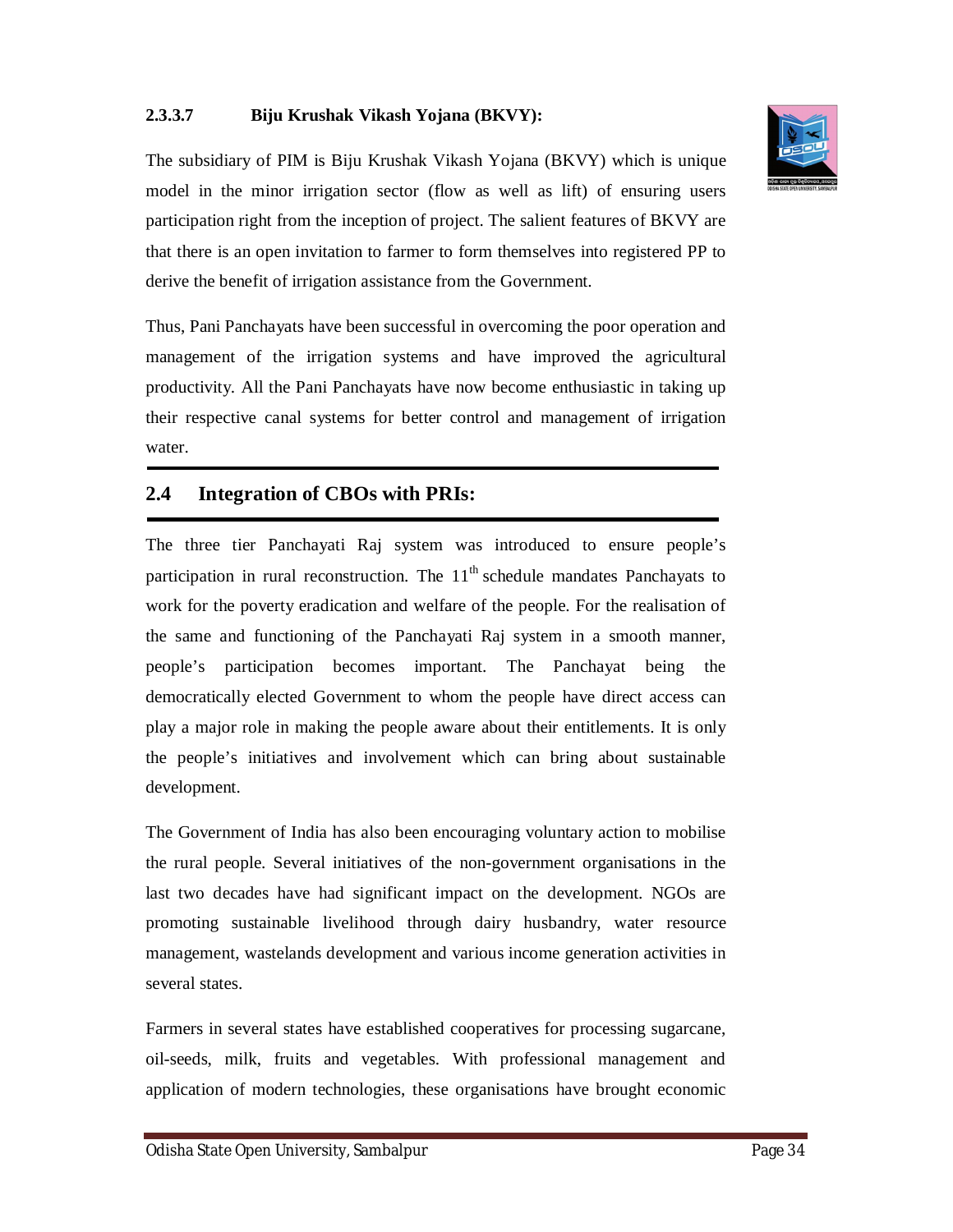stability and eliminated exploitation by intermediary traders. To strengthen people's organisations, Self Help Groups (SHGs), comprising of poor families, have been promoted under the Ninth Five Year Plan (1997-2002). SHGs are one of those kinds of Community Based Organisations (CBOs) focusing on women empowerment, poverty eradication and addressing social issues at the local level.



Democratization and participation of the poor can be achieved by bringing about convergence between PRI and CBO. The convergence between the two brings about opportunities for local economic development and social justice. This comes about through demand generation for locally relevant development works that produce assets that can then be meaningfully used by the communities of the poor.

#### **2.4.1 Need for Integration of CBOs with PRIs:**

A conscious panchayat gets empowered in the process of working along with the strong community network of the poor. Hence, this approach foresees establishing the mutually beneficial relationship between the panchayat and the community in the process of undertaking poverty eradication measures, local economic and social development of the village. Such a linkage of the two could work best towards ensuring the livelihood and social security of the poor and vulnerable in the community.

Integration of CBOs with PRIs will lead to:

- Increase in the efficiency and reach of poor centric programmes
- Better participatory planning by the panchayat along with the community organization network
- Increased capability of the CBOs to demand for entitlements
- Democratically conscious community to help strengthen and sustain local government institutions.

## **2.4.2 Convergence of CBOs with PRIs envisages:**

• bringing about a process oriented education in terms of social, economic and political empowerment of the community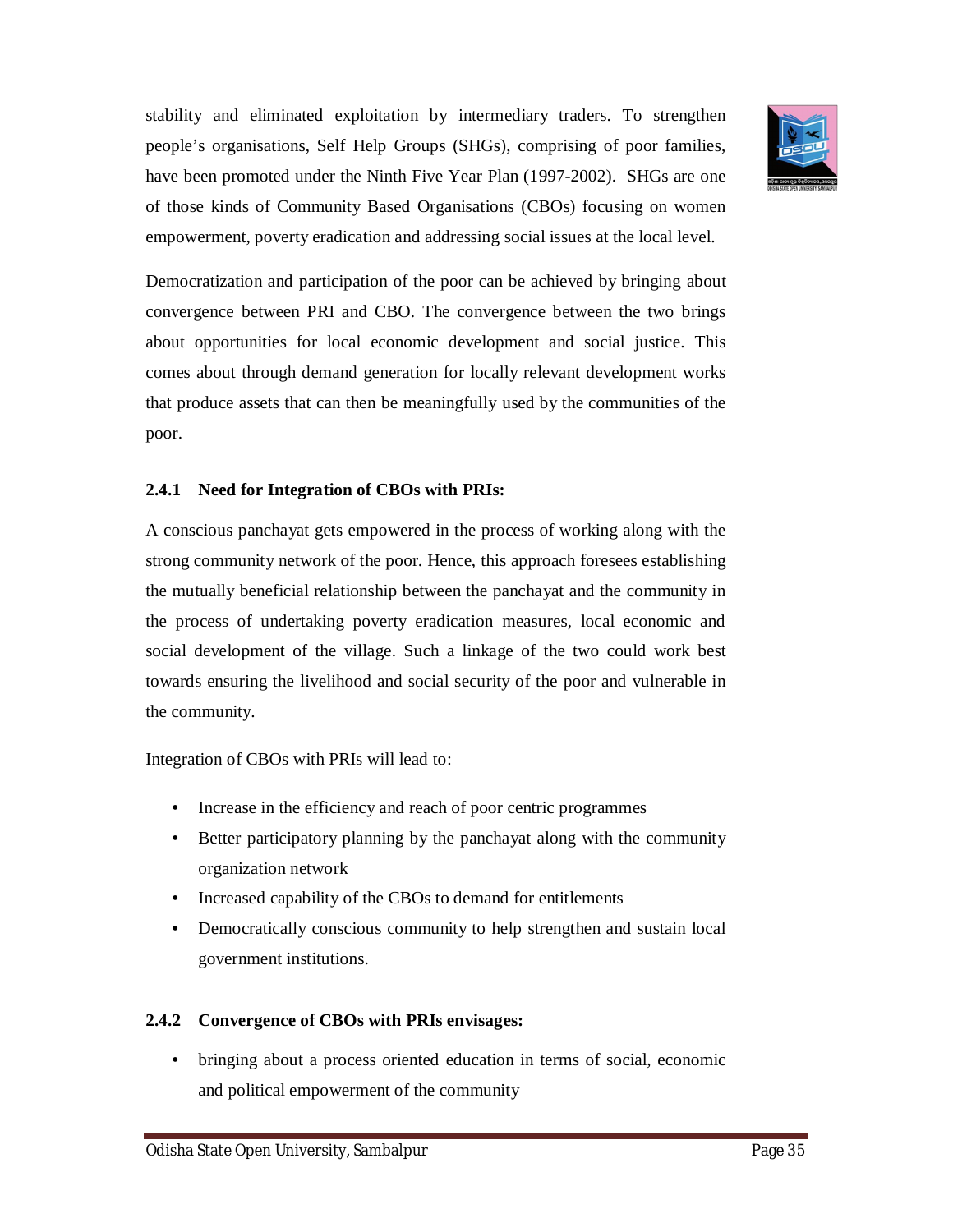- inclusion of the most marginalized sections of the society
- collective decision making by the rural poor
- awareness generation about one's rights and entitlements in the participatory approach in the whole process of local self governance.

Effective action on convergence for poverty reduction can be brought about through

- Strong, capable community cadre
- Facilitating institutional mechanism
- Relevant tools for planning & monitoring

#### **2.4.3 Self Help Groups (SHGs) and Panchayati Raj Institutions (PRIs):**

The efficiency and reach of the poor centric programs run by the Panchayats can be improved by making the CBOs an active participant in the implementation of the program. The CBOs can be used as an active tool by the Panchayats to realize many of the constitutional responsibilities. Grass roots level collectives help strengthening of Gram Sabha. The opportunity will give the CBOs to become sensitive towards their rights and capability to demand for entitlements. An empowered and democratically conscious community will in turn strengthen the effectiveness and delivery mechanism of the local government institutions. Formation of SHGs gives a platform for women to come out of their houses, from informal social networks, engage in thrift and credit activities, participate in the labour market, and in total move towards economic and social empowerment. SHGs and labour team network act as vehicle for information dissemination of different social development activities of the panchayat.

#### **2.4.4 Convergence of CBOs with PRIs in Odisha:**

Odisha Livelihoods Mission (OLM) was established in July 2011 under the National Rural Livelihoods Mission (NRLM) with an objective to enhance social and economic empowerment of the rural poor in Odisha through development of their self-sustained and community managed institutions. In furtherance of this objective, OLM has entered into a partnership for PRI-CBO Convergence with Kerala's State Poverty Eradication Mission – Kudumbashree, identified as a

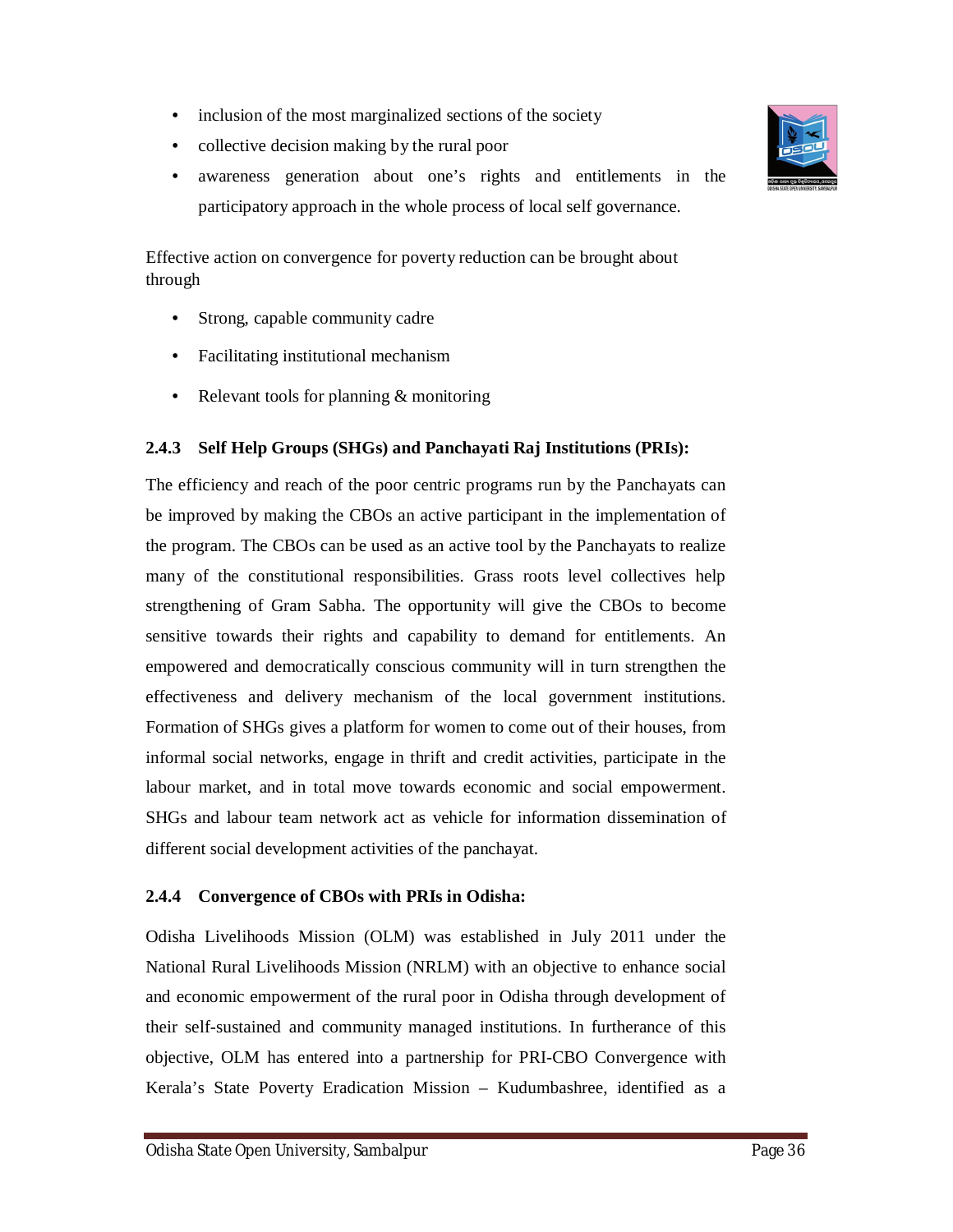National Resource Organization (NRO) by NRLM. The aim behind this project is to benefit those who are deprived either due to power structures, economic relations and vulnerabilities or all of the above through PRI capacitation, CBO strengthening and convergence between the two. The convergence pilot has been implemented in twelve panchayats in the four selected blocks of the districts – Malkangiri (Malkangiri), Gajapati (Gumma), Jajpur (Dharmsala) and Sundergarh (Balisankara).





**Source:** Odisha Livelihoods Mission,Odisha

Keeping in view the existing scenario at the grass root level and the fact that people have limited knowledge and access to the welfare services, it becomes important to bring existing CBOs and constitutionally mandated PRIs together to address the developmental needs of the people together.

## **2.5 Role of Community-Based Organizations (CBOs) in Sustainable Rural Development:**

Participatory development is essential for sustainable development programme. Community-based organizations (CBOs) are often recognized as essential ingredients for rural community development. They provide various services towards the development of rural communities.CBOs seek to change behaviour through education, help communities to tap their own resources and skills and provide communities with the tools they may require to advance in the way they

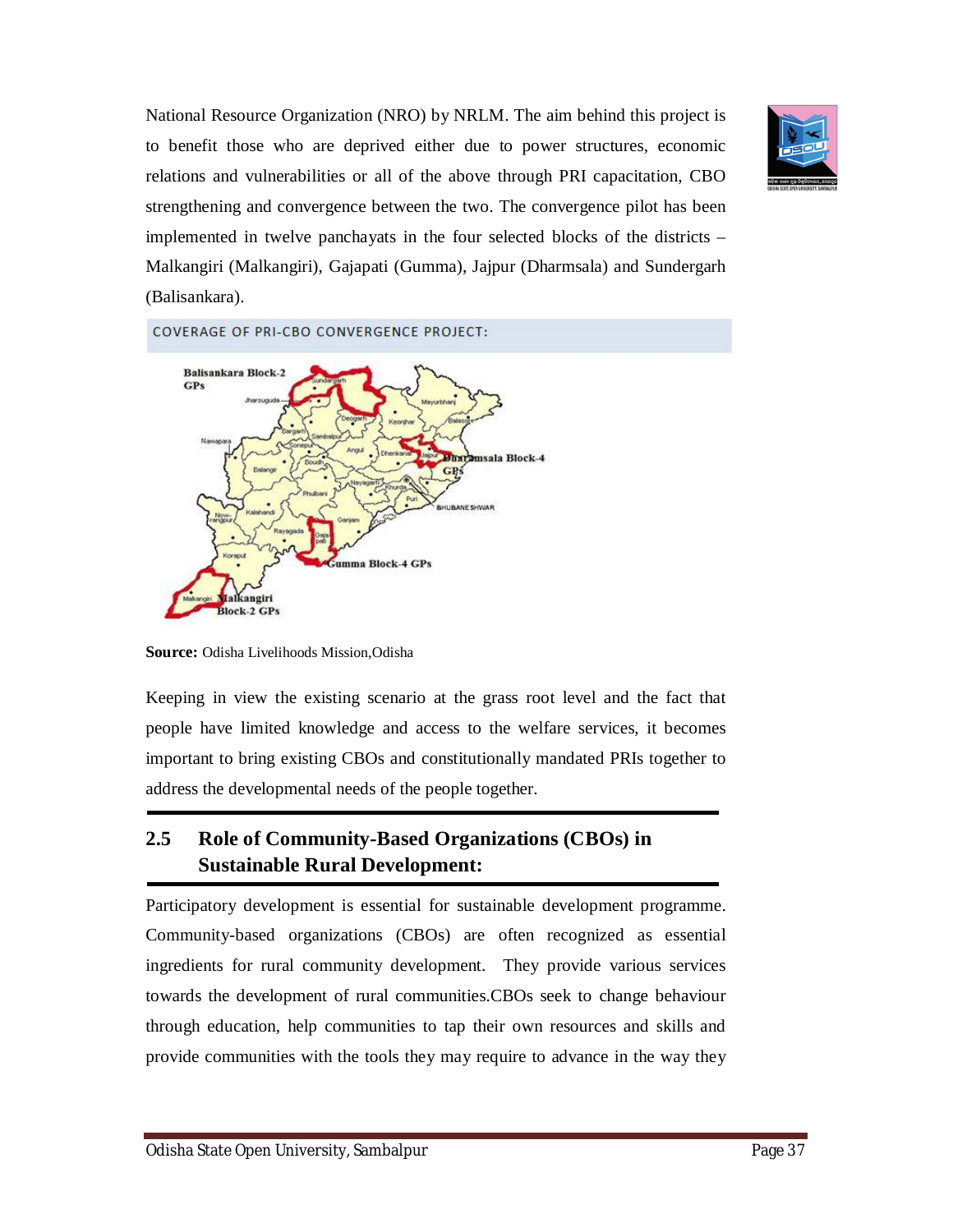deemed fit Community based organizations open ways for participation at grassroots level.



#### **2.5.1 CBOs and Development Programmes:**

Though CBOs have a lower status and engage in a more limited range of activities than non-governmental organizations (NGOs), they are assuming an increasingly dominant role in a number of vital development programmes, such as community water and sanitation schemes, natural resources management and micro credit delivery. CBOs are useful to public organizations and to donor agencies, in particular, as channels for routing varied development services to rural communities.

#### **2.5.2 CBOs and Community Empowerment:**

Community organizations help in bringing about socioeconomic transformation of their communities. CBOs help in decision-making process, providing members with adequate bargaining power, ensuring increased economic security, promoting community empowerment and serving as channels for organized local development. Residents who join local organizations have the opportunity to tap the 'we-feeling' that group solidarity generates, which is an essential social capital that the poor can rely on in times of need.

#### **2.5.3 CBOs and Community Resource Mobilisation:**

CBO members are usually resident in the communities and are well connected. They are keenly aware of local needs and respond effectively and a lot more rapidly than either government agencies or NGOs. Further, they have often demonstrated the capability to mobilize community resources for grassroots development. The presence of large numbers of community groups and organizations in rural communities has the potential for generating social capital which the poor and vulnerable can rely on in times of pressing need. They provide opportunities for using local resources and skills to promote rural development

#### **2.5.4 CBOs and advantage of Cost Effectiveness:**

CBOs do not employ professional staff to carry out their numerous activities. They rely on volunteer members for the discharge of their responsibilities and implementation of essential activities remains. They also contribute further to the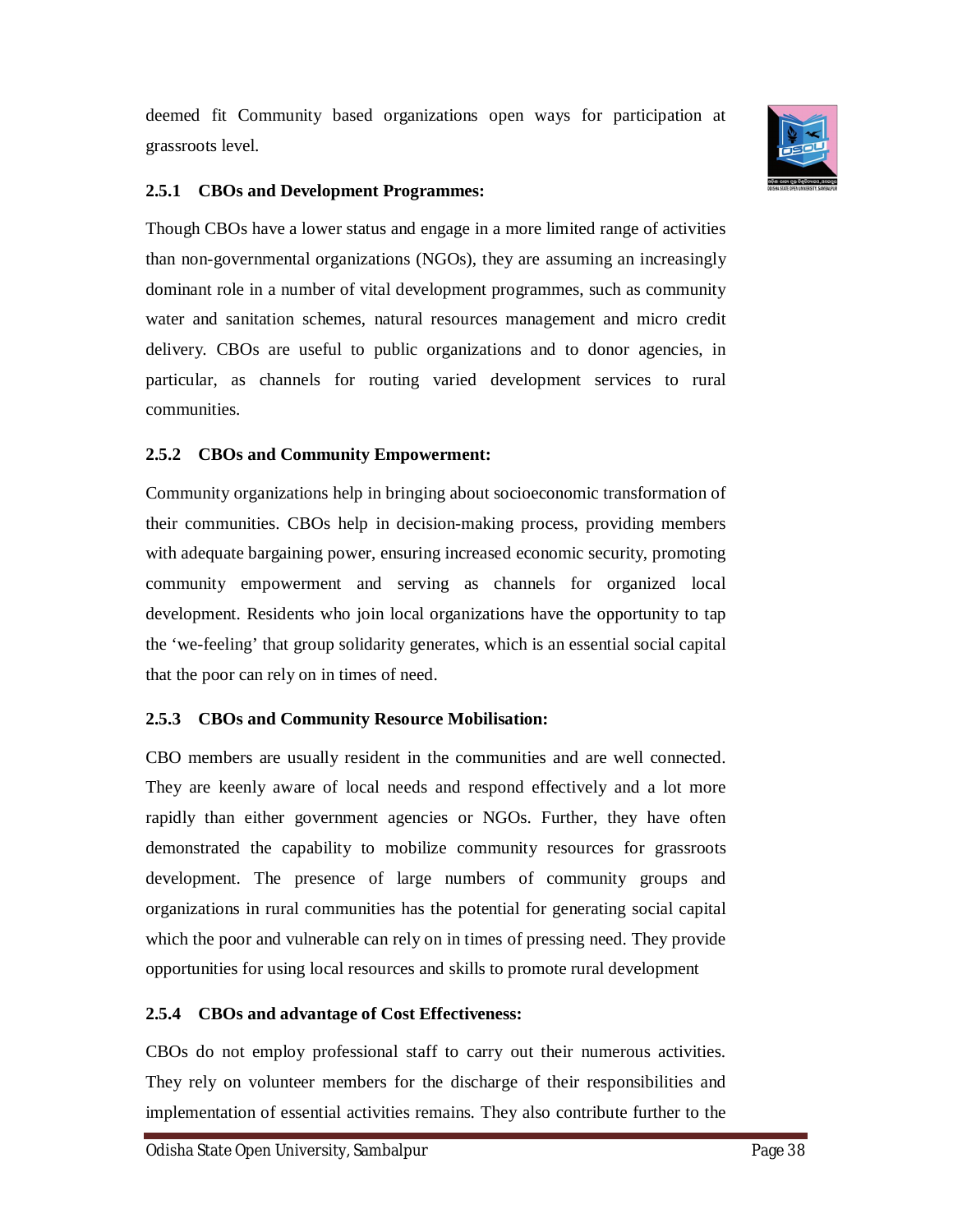cost effectiveness advantage that accrues from their involvement in project implementation and management efforts at the local level.



#### **2.5.5 Strategies for Strengthening CBOs:**

CBOs need various forms of support to enable them to make a productive contribution to rural development. These are effective leadership practices, regular networking and registered status.

## **Leadership building**

Good leadership has long been recognized as one of the critical elements in the effective functioning of community organizations. Development-oriented agencies that work in rural communities must endeavour to include CBO leaders in various training programmes organized for government officials and NGO staff. Training CBO leaders in project management, basic planning skills, gender-sensitive planning and related subject areas would expand their appreciation of the challenges of rural development.

## **Linkages and Networking**

Generally, CBOs have weak links with external development organizations. Through development activities in the communities, CBOs are able to gain the necessary strength to negotiate for better services and solicit development support from external agencies. They are also able to learn from each other; hence, less developed organisations and groups can improve upon their operations and keep abreast of new strategies relevant to their work as grassroots mobilizing agents. Both vertical and horizontal linkages should be encouraged, as they would strengthen CBOs in diverse ways.

## **Registering with official agencies**

Government agencies and donors have little idea of the kind of activities CBOs are engaged in and their impact on the livelihoods of marginalized and vulnerable persons. The attainment of registered status would pave the way for foreign organizations, donor agencies and even government departments to contact them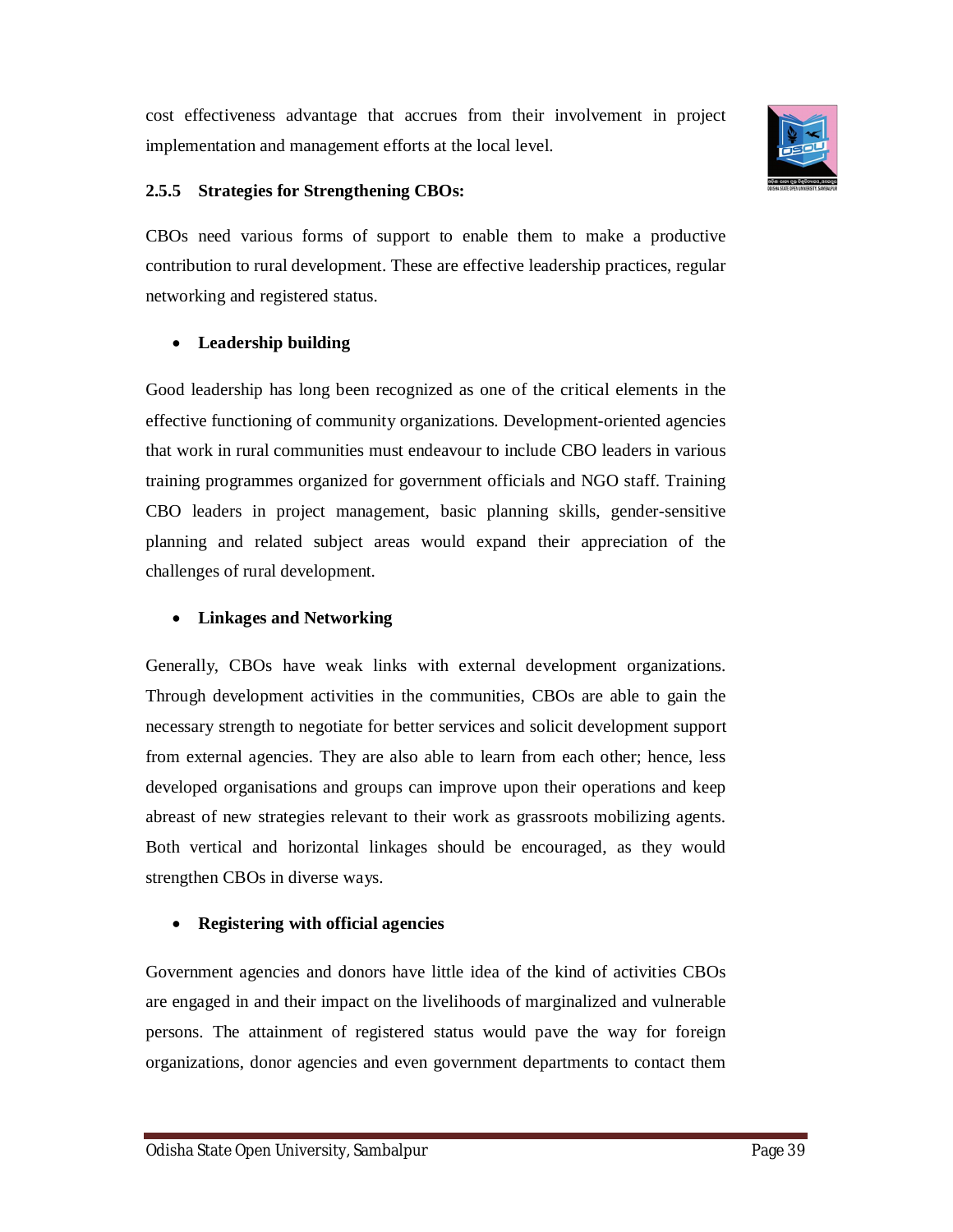for collaborative development work that could prove beneficial to both CBOs and external agencies in a number of ways.



Thus, community development is the essence of CBO. Through community development, efforts of the people are united with those of government authorities to improve the economic, social and cultural conditions of communities, so as to integrate them into the life of the nations and to enable their people to contribute fully to national progress. Government extension agencies and NGO officials have a critical role to play in implementing these actions while ensuring that CBOs do not shift from their essential characteristics of being organizations based in the community, that rely largely on simple, informal methods of operating for the benefit of their members. Organizational structures, purposes and procedures of CBOs should not be imposed from outside but rather should be developed together with rural communities.

**Check Your Progress - II**

**Note:** a) Use the space provided for your answers.

 b) Check your answers with the possible answers provided at the end of this unit.

 1) What are the fundamental characteristics of community organisation?

Ans.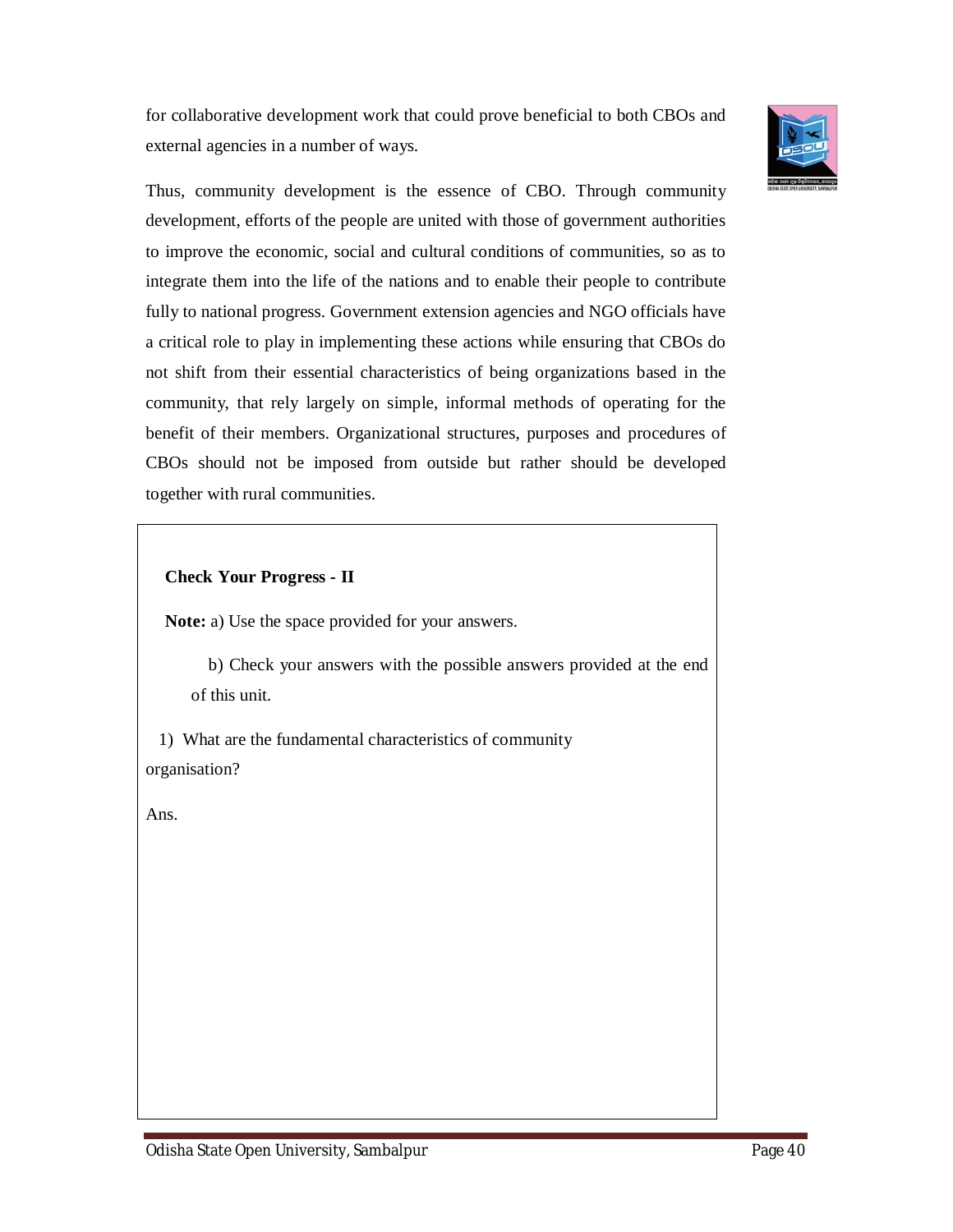2) What are the various Programmes under Watershed Management?



#### Ans.

# **2.6 Let Us Sum Up:**

In developing countries, the community-based organizations, which are "bottomup" organizations, are more effective in addressing local needs than larger charitable organizations. A Community–Based Organization is one that is driven by community residents in all aspects of its existence. Gandhian concept of community organisation emphasised the reconstruction of the community rather than the development of an entirely new community. Watershed Committees, Village Forest committees and Water Users' Association are some of the CBOs.

# **2.7 Key Words:**

- *Community–Based Organisation (CBO)*: CBO is driven by community residents in all aspects of its existence and covers a series of activities at the community level aimed at bringing about desired improvement in the social well being of individuals, groups and neighbourhoods.
- *Watershed Committees:* help in integrated management of soil, water and vegetation in a geographical region.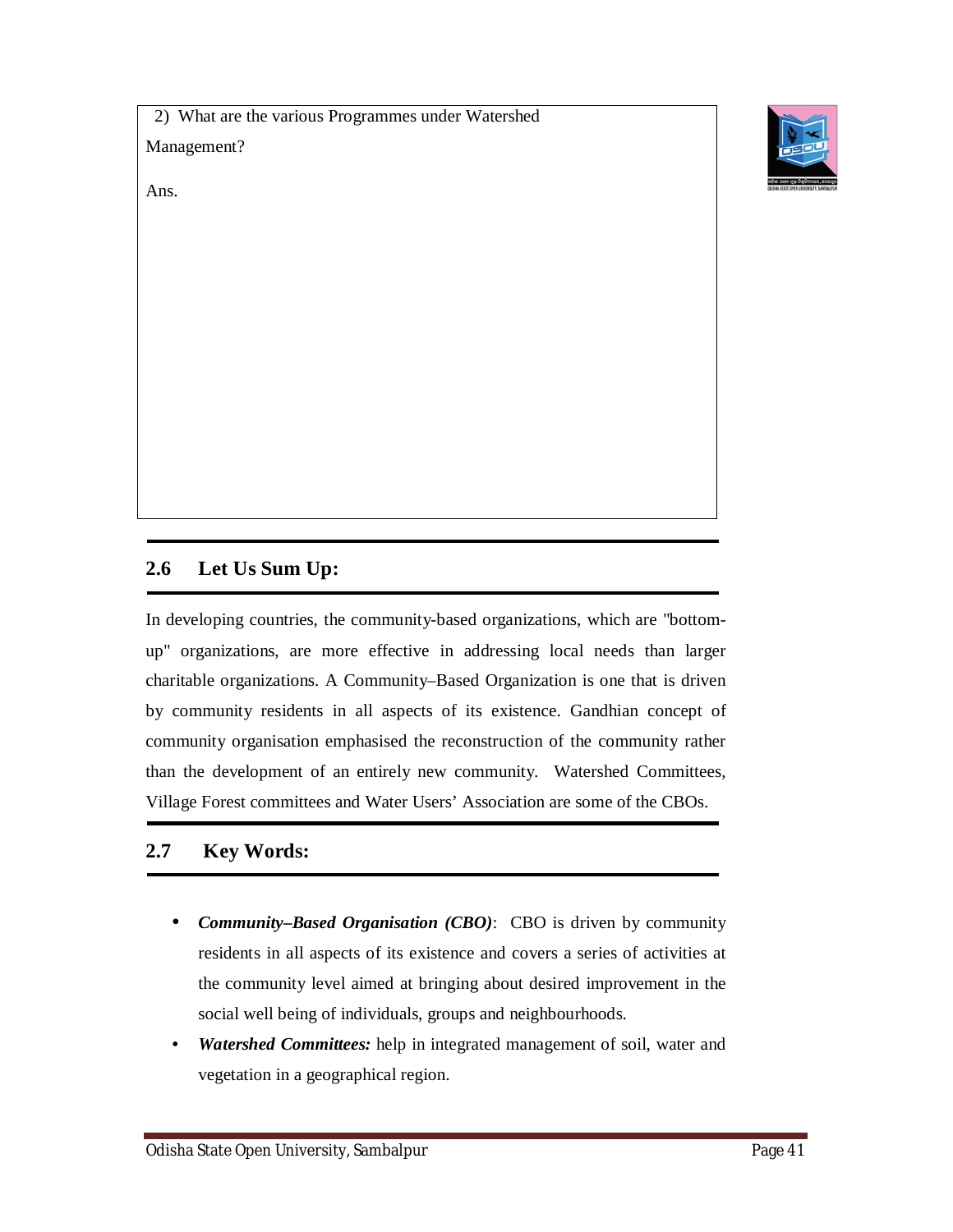• *Water Users' Association:* seek to increase farmers' direct participation in the management of irrigation systems, either as a compliment or as a substitute for the state role.



#### **2.8 References:**

- 1. Vasant Desai: A Study of Rural Economy.
- 2. Misra & Sharma: Problems and Prospects of Rural Development.
- 3. Pandey P.C.: Rural Development in India.
- 4. Sharma & Malhotra: Integrated Rural Development.
- 5. Rajasekher D,N.K.Bhat and Neil Wuebster: People Centered Rural Development–NGOs and Decentralized Government.
- 6. Arthur Dunham (1958): 'Community welfare organization: Principles and Practice', Crowell.

7. Partha Sarathy: Crop Report (2006), 'Report of the Technical Committee on Watershed Programmes in India', department of Land Resources, Ministry of Rural Development, government of India.

8. Siddiqui, H.Y. (1997), Working with Communities: An Introduction to Community Work, New Delhi: Hira Publications.

9. Upadhyay, Videh (2006), 'A Rights Based Approach to Water User Associations in India', Paper prepared for the workshop entitled 'Water, Law and the Commons' organised by the International Environmental Law Research Centre (IELRC).

10. Mahapatra, Sushanta Kumar (2006), 'Functioning of Water Users Associations or Pani Panchayat in Orissa: Principle, Procedure, Performance and Prospects', Paper prepared for the workshop entitled 'Water, Law and the Commons' organised by the International Environmental Law Research Centre (IELRC).

11. Thakur, Vikas (2015), 'Leveraging Benefits for The Poor through PRI-CBO Convergence in Odisha', vikasvani.wordpress.com, February 28.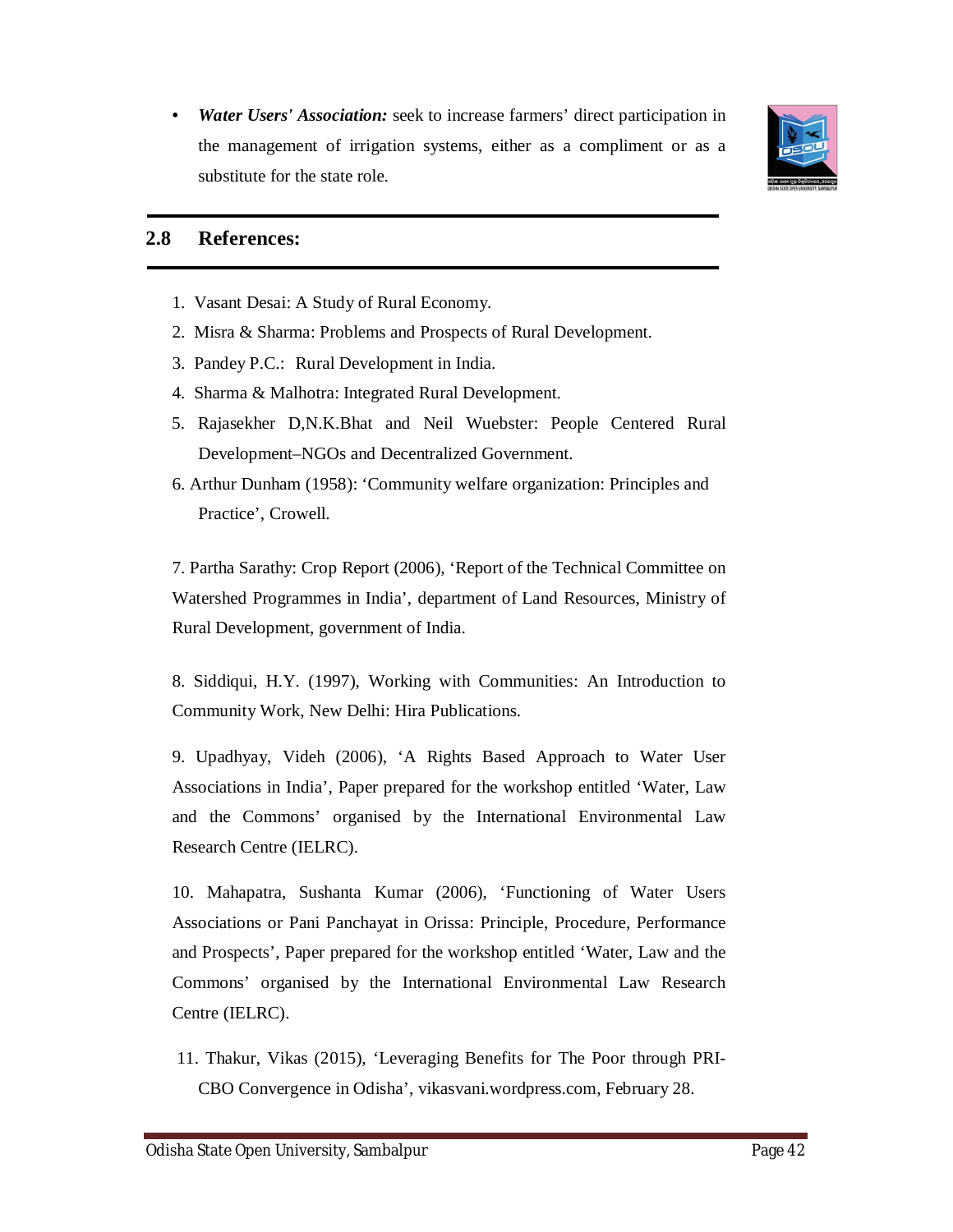

#### **Check Your Progress I:**

**1)** Major government organisations involved in rural development are the Zilla Parishad, Panchayat Samiti, Gram Panchayat, Anganawadis, Primary Health Centre, Banks and cooperatives for credit and input supplies and the office of the Village Level Worker for Agricultural Extension.

The non-government organisations are various levels of People's Organisations (POs) such as Self Help Groups, Users groups, Village Level Planning Committees, Input Production Centres and Marketing units etc.

- **2)** The use of right to information can
	- a) spread awareness among the masses about various ingredients of the developmental and welfare schemes.
	- b) bring about openness and transparency in their implementation.

## **Check Your Progress II:**

- **1)** The fundamental characteristics of community organisation are:
	- co-operative spirit: people unite together to address an issue through democratic involvement.
	- community planning: people are engaged in planned collective action in order to deal with their needs and problems.
	- community action and mobilization: people learn skills to help themselves and others leading to community building.
	- promotion of community change: collective strength of the people, better teamwork and adopting scientific methods brings about comprehensive development within the community.
	- influence within larger systems: people are stimulated and encouraged to bring about changes which are acceptable to them and put in to practice by them.